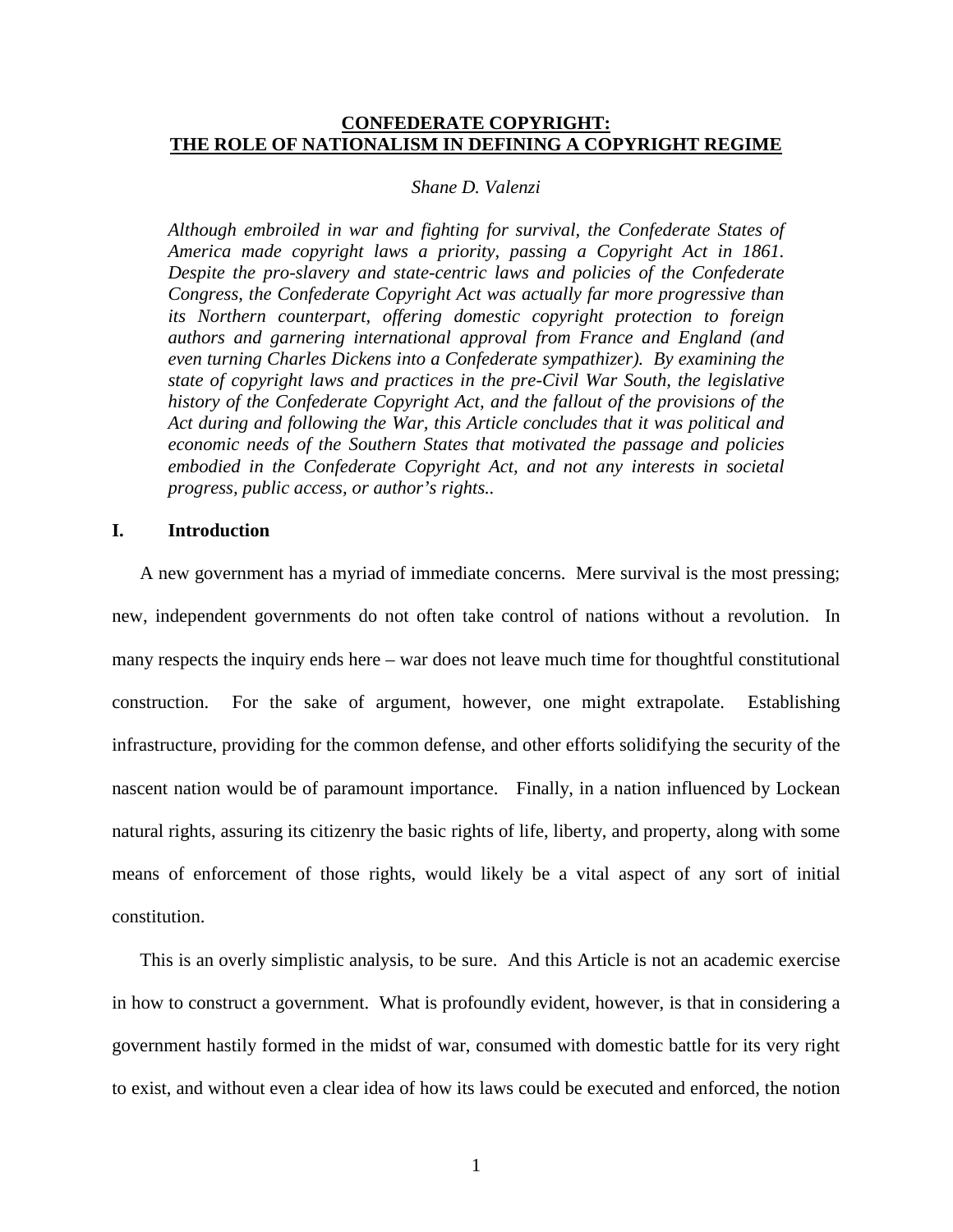of drafting, debating, and passing a legislative act establishing a full system of copyright laws seems absurd. Even the most fervent copyright scholars would be hard-pressed to argue that establishing a consistent national system of copyright laws is of pressing concern in a government in the midst of revolt. And yet, this is precisely what occurred, in the drafting and passing of the Confederate Copyright Act of 1861.

This Article examines the origins of this historical curiosity, from the sorry state of US copyright law prior to the Civil War, to the exceptionally progressive details of the Act as enacted by the Confederate Congress, and the strategic reasons for the liberal nature of the law. The Article concludes with some lessons that can be drawn from the Confederate Copyright Act in shaping modern copyright discourse, particularly with regard to the importance (or lack thereof) of the access/progress debate to modern legislatures.

#### **II. The Evolution (and Stagnation) of US Copyright Law, 1790-1856**

#### **A. The Copyright Act of 1790**

From the first federal copyright act in the United States, nationalism reigned. Although the language of the US Constitution in 1789 imbued Congress with the authority to "secure[] for limited times to authors and inventors the exclusive rights to their respective writings and discoveries,"<sup>[1](#page-1-0)</sup> it was not immediately clear whether Congress would pass general laws governing what would become copyrights and patents generally, or consider individual applications on a case-by-case basis.<sup>[2](#page-1-1)</sup> By June of 1789, however, the first House of Representatives had before it H.R. 10, "a bill to promote the progress of science and useful arts, by securing to authors and inventors the exclusive right to their respective writings and discoveries."<sup>[3](#page-1-2)</sup> Ultimately, the

<span id="page-1-0"></span><sup>&</sup>lt;sup>1</sup> US Const. Art. 1, Sec. 8, cl.8 (alteration added).

<span id="page-1-1"></span><sup>2</sup> *See* Bracha, O. (2008) 'Commentary on the US Copyright Act 1790', in *Primary Sources on Copyright (1450-1900)*, eds L. Bently & M. Kretschmer, [www.copyrighthistory.org](http://www.copyrighthistory.org/)

<span id="page-1-2"></span><sup>3</sup> *See id.*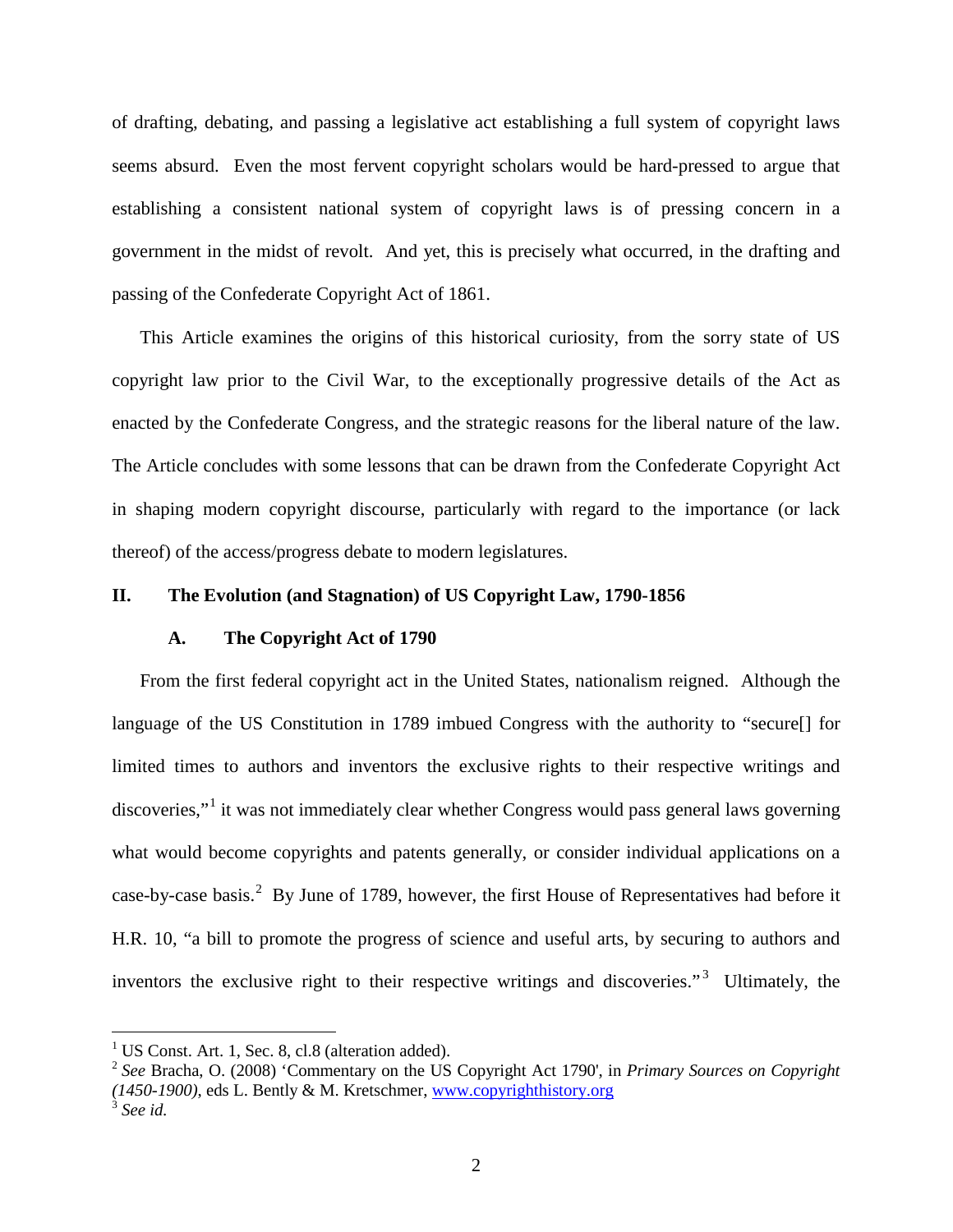patent and copyright regimes were separated, and the first US federal copyright law was enacted on May 31, 1790.<sup>[4](#page-2-0)</sup>

The Copyright Act of 1790 was modeled largely after the British Statute of Anne – regarded then and now as the foundation of Western copyright  $law$ <sup>[5](#page-2-1)</sup>. The US law incorporated some structural changes to the Statute of Anne, both in terms of length of protection (the Statute of Anne extended protection to the authors of published works for 21 years, while the US law afforded only 14 years of protection) and scope (the US law granted statutory protection to maps, charts, and manuscripts, while similar manuscript protection was afforded to British authors under common law<sup>[6](#page-2-2)</sup>), but one significant change throughout the Act was fiercely protectionist in nature. The Statute of Anne protected:

the Author of any Book or Books already Printed, who hath not Transferred to any other the Copy or Copies of such Book or Books, Share or Shares thereof, or the Bookseller or Booksellers, Printer or Printers, or other Person or Persons, who hath or have Purchased or Acquired the Copy or Copies of any Book or Books, in order to Print or Reprint the same . . .<sup>[7](#page-2-3)</sup>

while the US Copyright Act of 1790 protected

the author and authors of any map, chart, book or books already printed *within these United States, being a citizen or citizens thereof, or resident within the same*, his or their executors, administrators or assigns, who halt or have not transferred to any other person the copyright of such map, chart, book or books, share or shares thereof; and any other person or persons, *being a citizen or citizens of these United States, or residents therein*, his or their executors, administrators or assigns, who halt or have purchased or legally acquired the copyright of any such map, chart, book or books, in order to print, reprint, publish or vend the same  $\ldots^8$  $\ldots^8$ 

Thus, from the very beginning, a fierce sense of national protectionism distinguished US

<span id="page-2-0"></span> <sup>4</sup> *See id.*

<span id="page-2-1"></span><sup>5</sup> *See* Statute of Anne, 1710, 8 Ann., c. 19 (Eng.).

<span id="page-2-2"></span><sup>6</sup> Compare *id.* with 1 Stat. 124 (1790); *see also* and *Pope v. Curl* 2 Atk. 342 (1741).

<span id="page-2-3"></span><sup>&</sup>lt;sup>7</sup> Statute of Anne, 1710, 8 Ann., c. 19 (Eng.).

<span id="page-2-4"></span><sup>8</sup> 1 Stat. 124 (emphasis added).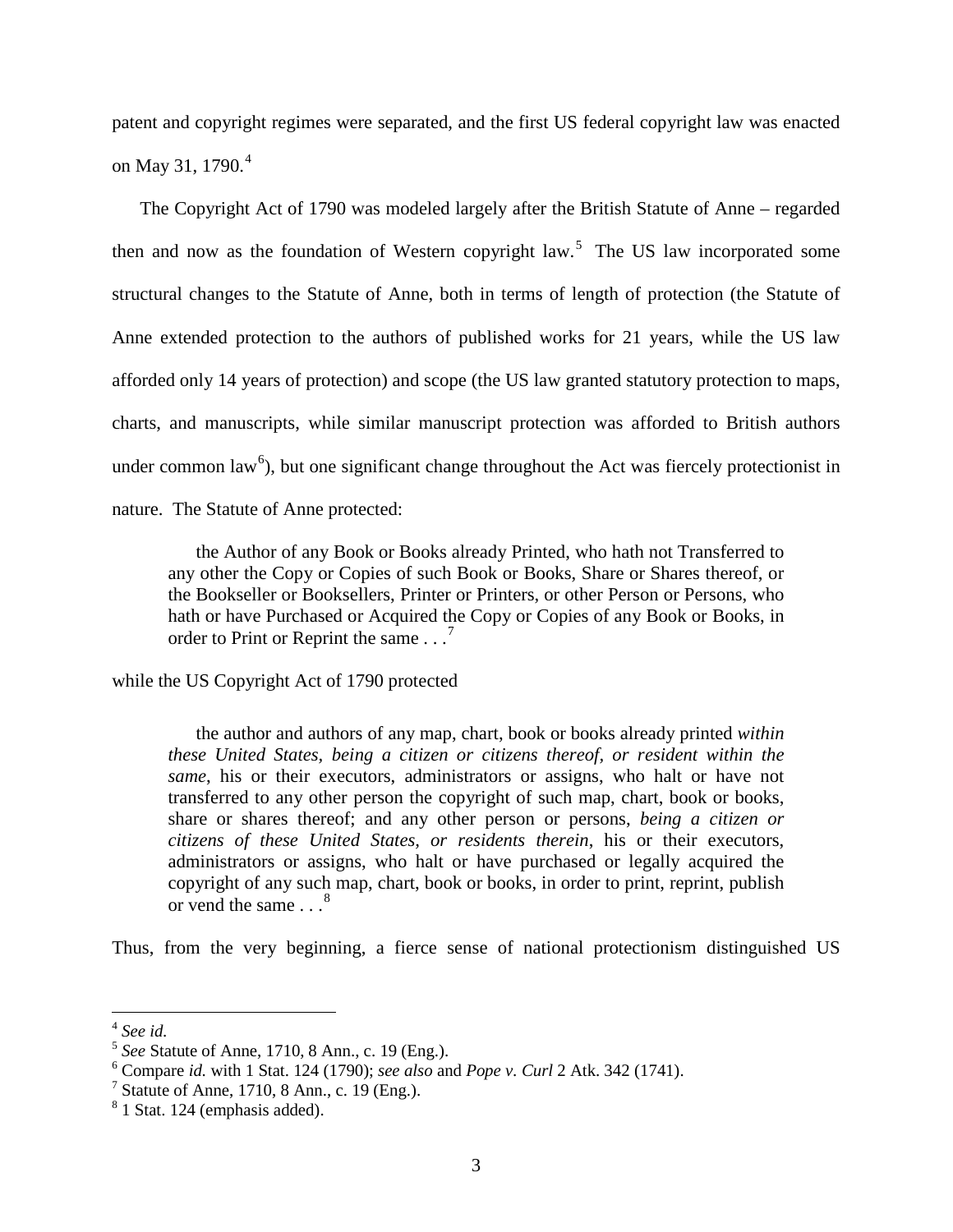copyright laws from its British counterpart – protection was limited to US citizens or residents. Of course, what constitutes "national protectionism" to a US policymaker could also fairly be described as constitutionally-sanctioned piracy; as Peter Baldwin succinctly quipped: "Almost constitutionally, America was a copyright rogue."<sup>[9](#page-3-0)</sup> Such protectionism can best be explained by a need to forge a national cultural identify, free from the cultural yoke of Great Britain.<sup>10</sup> Any sort of organized effort to expand protection to foreign authors would not begin until the 1830s.

## <span id="page-3-6"></span><span id="page-3-5"></span>**B. Copyright Act of 1831**

The first major revision to the US Copyright Act was enacted in  $1831$ .<sup>11</sup> The 1831 Act expanded the original term of copyright protection from 14 to 28 years, expanded the scope of copyrightable subject matter to printed reproductions of musical compositions (though no public performance right yet existed), extended protection to widows and orphans of a deceased author, and expanded the formalities necessary to secure copyright protection (by requiring the deposit of a copy of the work with the clerk of the district court in the district where the author resided).<sup>[12](#page-3-3)</sup> The 1831 Act not only maintained the US citizenship requirement,<sup>[13](#page-3-4)</sup> it affirmatively

<span id="page-3-0"></span><sup>&</sup>lt;sup>9</sup> PETER BALDWIN, THE COPYRIGHT WARS: THREE CENTURIES OF TRANS-ATLANTIC BATTLE, at 113 (2014)

<span id="page-3-1"></span><sup>10</sup> *See* W.S. Tryon, *Nationalism and International Copyright: Tennyson and Longfellow in America,* 24 AMERICAN LITERATURE 3, at 301 (Nov. 1952) ("The spirit of nationalism which followed the War for Independence, and, to an even greater degree, the War of 18I2, created in Americans a fervent desire to cast off the bonds by which they were tied to Great Britain. Though it pervaded all aspects of American life, it was nowhere displayed more vigorously than in the effort to create a native literature.").

<span id="page-3-2"></span><sup>&</sup>lt;sup>11</sup> "An Act to Amend the Several Acts Respecting Copyrights," 4 Stat. 436 (Feb. 3, 1831). The first revision to the Copyright Act of 1790 actually occurred in 1802 – that short addendum expanded the scope of copyrightable subject matter to include "historical or other print or prints" and, more importantly, first introduced the "copyright notice" formality to the requirements of copyright protection. 2 Stat 171, ch. 36 (1802). The 1802 act was an addition, not a revision, however (described as "An Act supplementary to an act"), and is not essential to the discussion at hand. *Id.*

<span id="page-3-3"></span> $12 \overline{4}$  Stat. 436.

<span id="page-3-4"></span><sup>13</sup> *Id.* ("That from and after the passing of this act, any person or persons, *being a citizen or citizens of the United States, or resident therein*, who shall be the author or authors of any book or books, map, chart, or musical composition, which may be now made or composed, and not printed and published, or shall hereafter be made or composed, or who shall invent, design, etch, engrave, work, or cause to be engraved,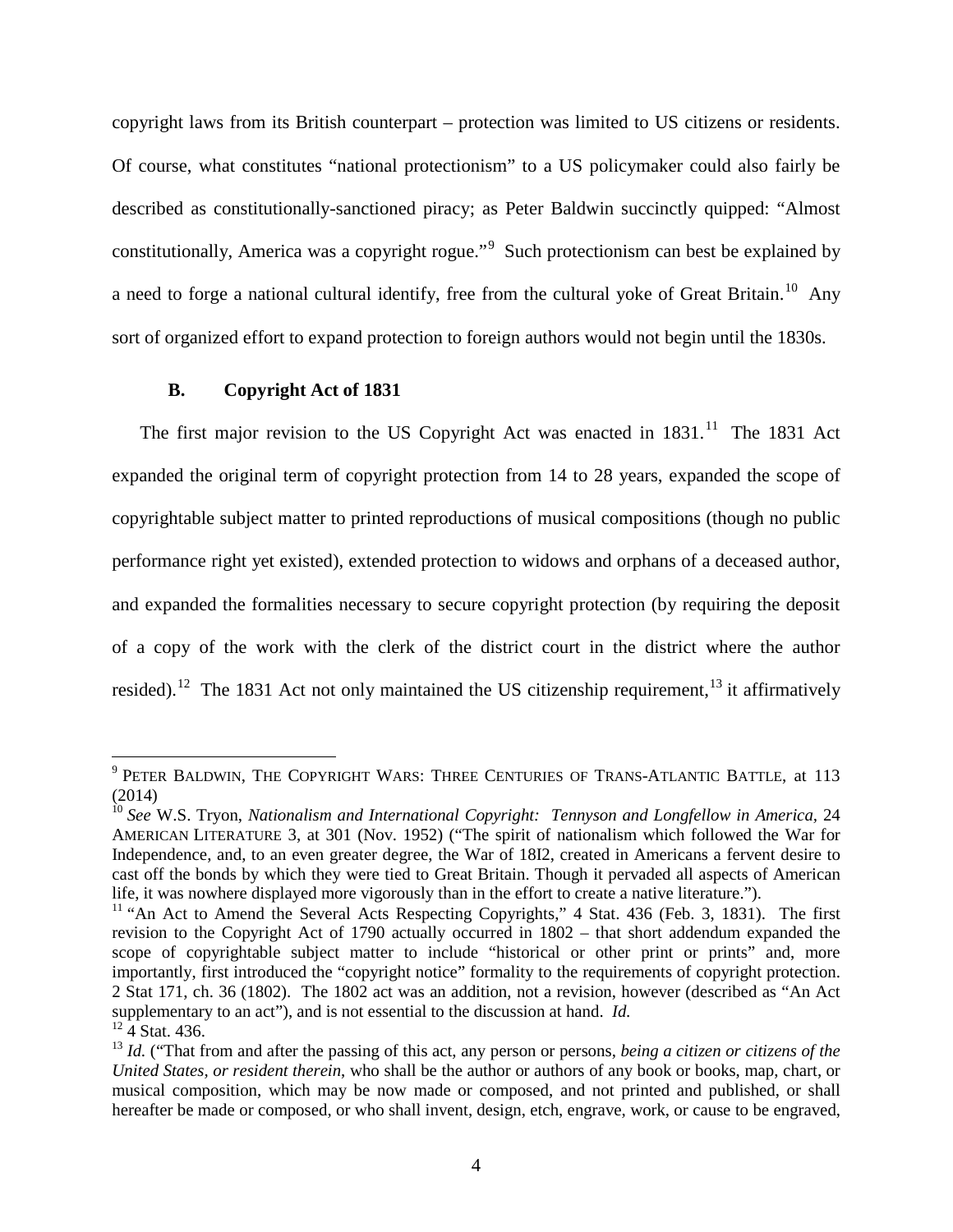condoned international copyright piracy by US residents in Section 8, which read:

*And be it further enacted*, That nothing in this act shall be construed to extend to prohibit the importation or vending, printing, or publishing, of any map, chart, book, musical composition, print or engraving, written, composed, or made, by any person not being a citizen of the United States, nor resident within the jurisdiction thereof. $14$ 

This section remained unchanged from the introduction of a proposed bill by New York Representative Gulian Verplanck in the House of Representatives in February, 1928, to its final form in  $1831$ <sup>[15](#page-4-1)</sup>. There are no records of a debate or explanation of this "clarifying" section, though one might speculate that the section would have appeased any potential objection from the American publishing lobby, who profited immensely from royalty-free foreign reprints.<sup>[16](#page-4-2)</sup> At any rate, US publishers' government-sanctioned literary piracy would continue unchallenged until 1837, when an ill-fated crusade, led by the inimitable southern senator Henry Clay, would bring US foreign copyright policy to the attention of US political leaders, from northern and southern states alike.

# **C. International Copyright Debates of 1837**

On February 2, 1837, Senator Henry Clay of Kentucky presented a letter to the US Senate

 $\overline{a}$ 

etched, or worked from his own design, any print or engraving, and the executors, administrators, or legal assigns of such person or persons . . ." (emphasis added)).

<span id="page-4-0"></span> $14$  *Id.* (emphasis in original).

<span id="page-4-2"></span><span id="page-4-1"></span><sup>&</sup>lt;sup>15</sup> See H.R. 140 (20th Cong., 1st sess., Feb 1, 1828), at p.6. Ironically, when the bill was revived and debated on January 7, 1931, Verplanck argued that "the work of an author was the result of his own labor," and the copyright statute was "merely a legal provision for the protection of a natural right." Register of Debates, House of Representatives, 21st Congress, 2nd Session (Jan. 7, 1831), at 424, reprinted in A Century of Lawmaking for a New Nation: US Congressional Documents and Debates, 1774 – 1875 by the United States Library of Congress. More incredibly, Verplanck continued: "That right was acknowledged by all, and hence the disgrace attendant on plagiarism and literary piracy. It was so held in England; and in the great case of literary property, tried before the court of King's Bench, the judges were unanimously of opinion that an author had an inherent right in the property of his works." *Id.*  16 Library of Congress: Register of Debates, 24th Cong., 2nd Sess., 1837, 670-71, *available at* Debates in Congress, Washington D.C. (1837), Primary Sources on Copyright (1450-1900), eds L. Bently & M. Kretschmer, www.copyrighthistory.org (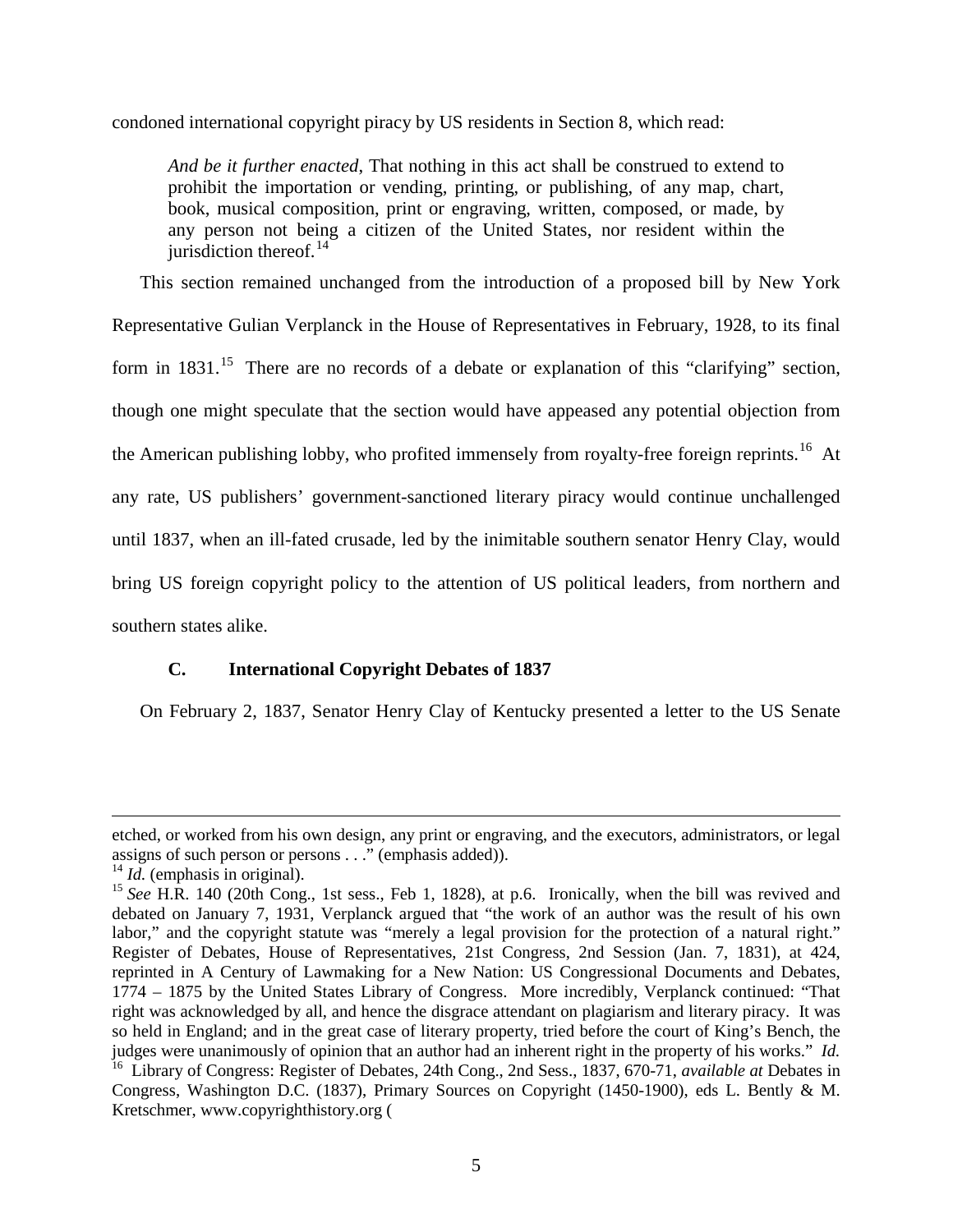from 58 of England's most prominent authors,  $17$  including M.P. Edward Bulwer-Lytton, originator of the literary trope, "it was a dark and stormy night," and who four years earlier had spearheaded a failed campaign to extend copyright protection to the public performance of dramatic works in England, <sup>[18](#page-5-1)</sup> as well as future Prime Minister Benjamin Disraeli, who was five months away from winning a seat in the House of Commons. The letter, entitled "Petition of Thomas Moore, and Other Authors of Great Britain, Praying Congress to grant to them the Exclusive Benefit of their Writings within the United States," argued, in relevant part:

That, from the circumstance of the English language being common to both nations, the works of British authors are extensively read throughout the United States of America, while the profits arising from the sale of their works may be wholly appropriated by American booksellers, not only without the consent of the authors, but even contrary to their express desire; a grievance under which they have at present no redress:

That the works thus appropriated by American booksellers are liable to be mutilated and altered at the pleasure of the said booksellers, or of any other persons who may have an interest in reducing the price of the works, or in conciliating the supposed principles or prejudices of purchasers in the respective sections of your Union, and that the names of the authors being retained, they may be made responsible for works which they no longer recognise as their own:

That such mutilation and alteration, with the retention of the authors' names, have been of late actually perpetrated by citizens of the United States; under which grievance such authors have, at present, no redress.

. . . That the object of the said authors has been defeated by the act of certain persons, citizens of the United States, who have unjustly published, for their own advantage, the works sought to be thus protected; under which grievance the said authors have at present no redress:

That American authors are injured by the non-existence of the desired law. While American publishers can provide themselves with works for publication, by unjust appropriation, instead of by equitable purchase, they are under no inducement to afford to American authors a fair remuneration for their labors; under which grievance American authors have no redress but in sending over their works to England to be published; an expedient which has become an established practice with some, of whom their country has most reason to be proud:

<span id="page-5-1"></span><span id="page-5-0"></span><sup>&</sup>lt;sup>17</sup> Petition of British Authors, Washington D.C. (1837), Primary Sources on Copyright (1450-1900), eds L. Bently & M. Kretschmer, www.copyrighthistory.org; Debates in Congress, Washington D.C. (1837), Primary Sources on Copyright (1450-1900), eds L. Bently & M. Kretschmer, www.copyrighthistory.org. <sup>18</sup> *See* Valenzi, *A Rollicking Band of Pirates: Licensing the Exclusive Right of Public Performance in the Theatre Industry*, 14 VAND. J. ENT. & TECH. L. 759, 764 (2012).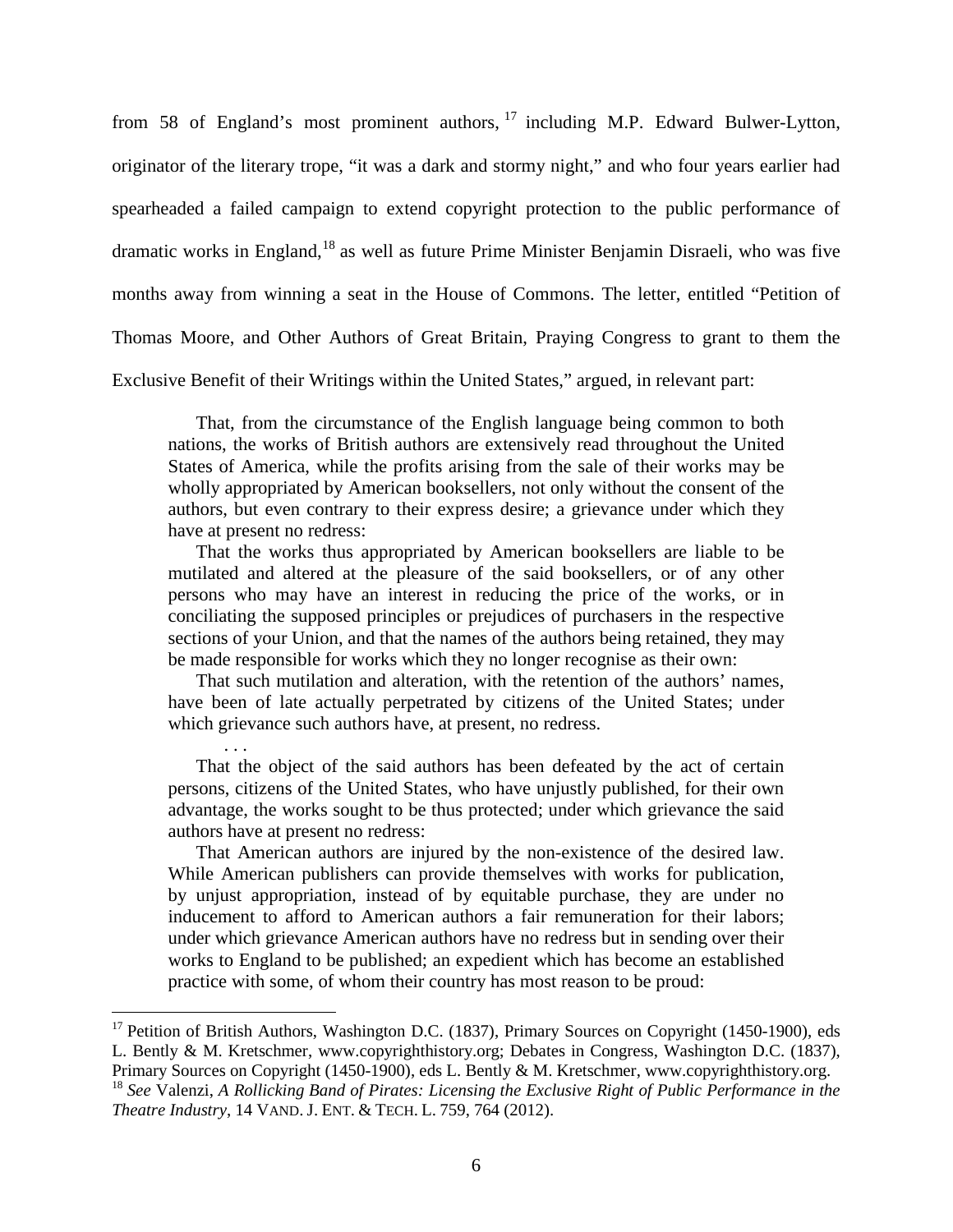That the American public is injured by the non-existence of the desired law. The American public suffers not only from the discouragement afforded to native authors, as above stated, but from the uncertainty now existing as to whether the books presented to them as the works of British authors, are the actual and complete productions of the writers whose names they bear. $1^{19}$  $1^{19}$  $1^{19}$ 

In retrospect, it is not surprising that this entreaty was ultimately unavailing. The authors clearly hoped that the Senate would recognize what would later become known internationally as their moral rights of attribution and integrity, despite the fact that there was no hint that any such rights existed in US jurisprudence.<sup>20</sup> The argument that the American public is harmed by the uncertainty of whether or not they are reading a true and correct edition of the work they've chosen is an interesting one, but one that, it seems, that dances outside the realm of what copyright laws were (and are) designed to protect. The most persuasive argument made by this collection of British authors was the disservice done to American authors, who were, indeed, undercut by publishers who preferred to print the royalty-free works of foreign authors. Indeed, in the Senate debate on this issue, South Carolina Senator William Preston accurately summarized the issue, declaring that

there was a large and meritorious class of authors in this country, who had a direct interest in securing to the authors of Great Britain the copy-right to their works, because copies of these works were sold without the expense of a copyright, and thus came in free and injurious competition with the works of American authors. But then, publishers had an opposite interest, to seize upon foreign works without price and republish them. The consequence was, that the labor of foreign authors was converted to the use of publishers here, who often sent into

<span id="page-6-0"></span><sup>&</sup>lt;sup>19</sup> Petition of British Authors, Washington D.C. (1837), Primary Sources on Copyright (1450-1900), eds L. Bently & M. Kretschmer, www.copyrighthistory.org.

<span id="page-6-1"></span> $20$  In fact, moral rights weren't reflected in British law, either. Rather, they were present in France and Germany before being codified in the Berne Convention (to which the United States did not become a signatory until 1989). *See* Cyrill P. Rigamonti, *Deconstructing Moral Rights* 47 HARV. INT'L L.J. 353, 353-412 (2006); *see also* Berne Convention for the Protection of Literary and Artistic Works art. 6bis, September 9, 1886, completed at Paris on May 4, 1896, revised at Berlin on Nov. 13, 1908, completed at Berne on Mar. 20, 1914, revised at Rome on June 2, 1928, at Brussels on June 26, 1948, at Stockholm on July 14, 1967, and at Paris on July 24, 1971, and amended on Sept. 28, 1979, 1161 U.N.T.S. 3 [hereinafter Berne Convention], *available at* http://www.wipo.int/ treaties/en/ip/berne/trtdocs\_wo001.html.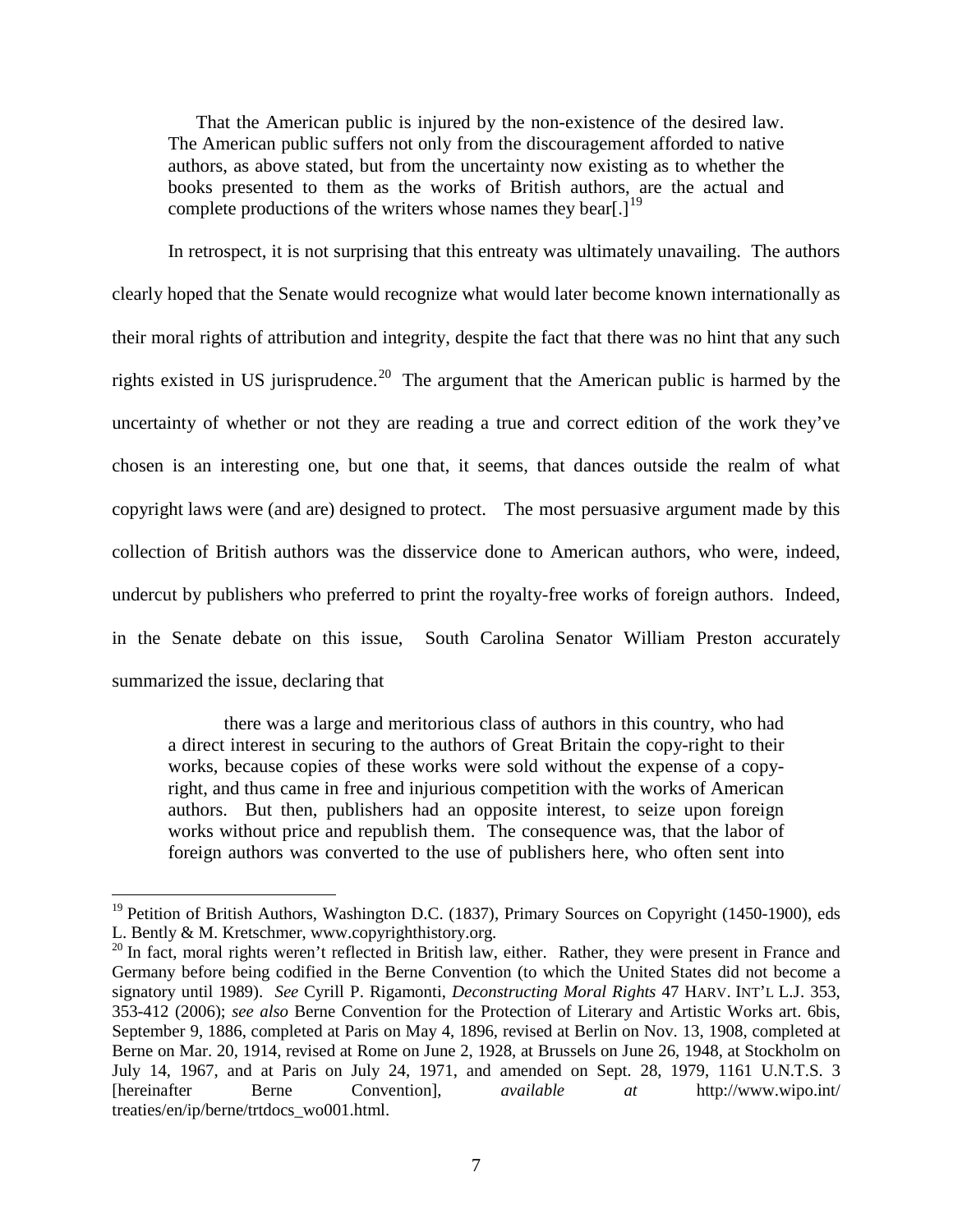the market a most despicable article in point of execution, entirely unworthy of the state of the arts in this country.<sup>[21](#page-7-0)</sup>

Senator Preston thus distilled the issue to "a complicated question of free trade and protection of the mechanical arts," but failed to come down squarely on one side or the other, noting that there were twice as many literary authors in England as in the United States, and thus England was more concerned with "the protection of mental labor," while the United States published "three or four books" for every one published in England, and thus the United States was "more interested in protecting publishers."<sup>22</sup> Another member of the Great Triumverate, Senator John C. Calhoun, entered the debate as the presumptive voice of the South, offering his qualified approval of Clay's petition because, while it was likely against the interests of US publishers, it would only affect a "small portion" of publicly available literature and it was clear that certain booksellers had deprived these authors of the benefits of their property in the United States.<sup>[23](#page-7-2)</sup> Then-Senator and future President James Buchanan chimed in last, expressing his concern that moving forward with a foreign copyright measure would reduce or eliminate the availability of cheap books in the United States, which could have an adverse effect on the reading people of the United States.<sup>24</sup> Buchanan went so far as to suggest that the increase in fame these authors gained in the states as a result of their works being widely (and cheaply) available might equalize their loss of monetary profits.[25](#page-7-4)

Following the debate, the petition was referred to a special a committee of five, led by

<span id="page-7-0"></span> <sup>21</sup> Library of Congress: Register of Debates, 24th Cong., 2nd Sess., 1837, 670-671, *available at* Debates in Congress, Washington D.C. (1837), Primary Sources on Copyright (1450-1900), eds L. Bently & M. Kretschmer, www.copyrighthistory.org

<sup>22</sup> *Id*. at 671.

<span id="page-7-2"></span><span id="page-7-1"></span><sup>23</sup> *See id.*

<span id="page-7-3"></span><sup>24</sup> *See id.*

<span id="page-7-4"></span><sup>25</sup> *See id.*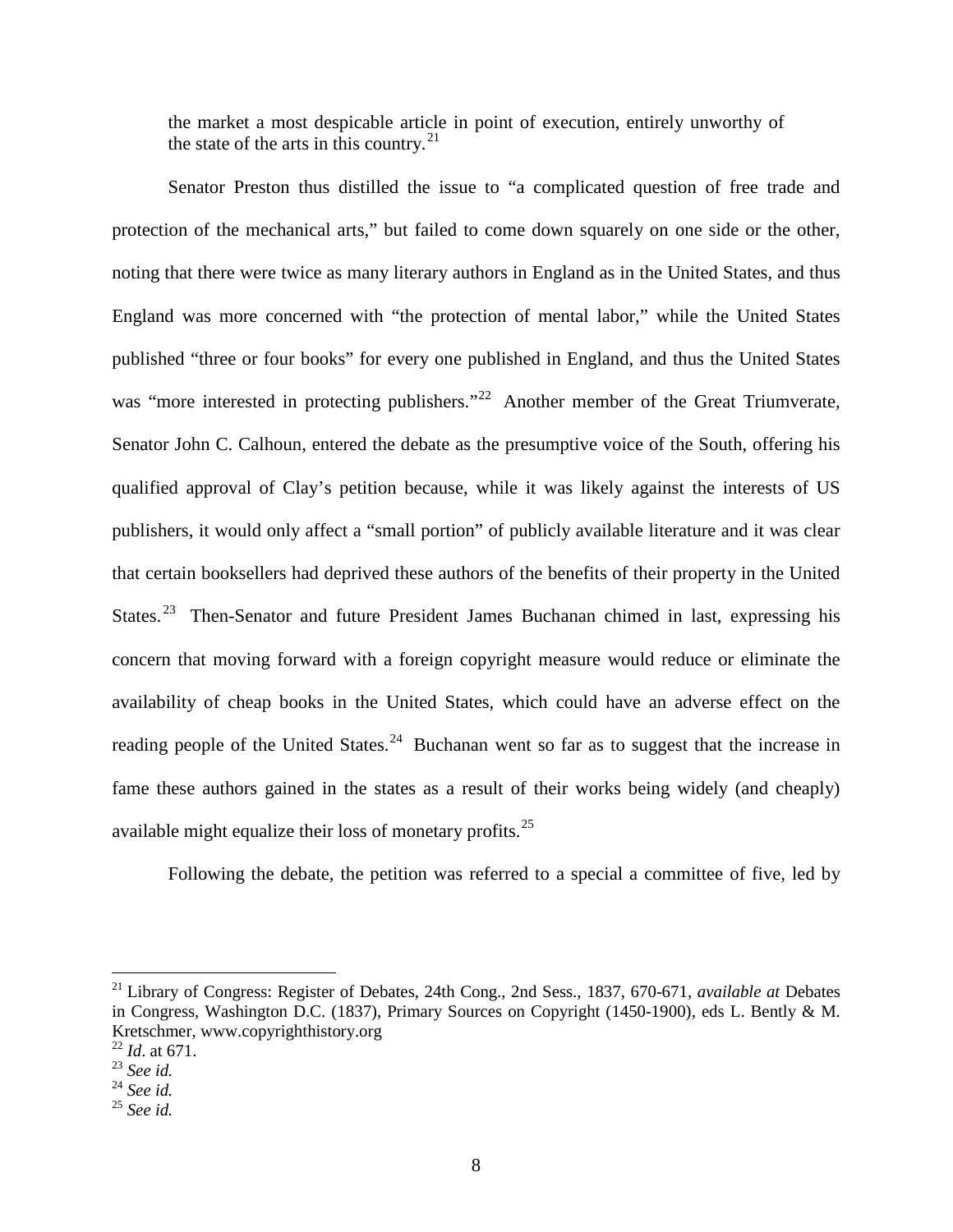Henry Clay.<sup>[26](#page-8-0)</sup> Two days later, an additional letter was sent in support of the plea of British authors by a collection of US authors, who argued in favor of extending US copyright protection to foreign authors in order to secure "a safer interest in their property, to our own writers encouragement, and to foreigners a reasonable protection."<sup>[27](#page-8-1)</sup> The principal argument put forth by US authors was not one founded on moral rights or Lockean labor theory, but rather a pragmatic argument of nationalism: foreign works were cheaper due to the lack of copyright protection, and domestic authors were thus harmed, because their works were more expensive for publishers (and, by extension, the public).<sup>[28](#page-8-2)</sup> Authors to this letter included such luminaries as Henry Wadsworth Longfellow and Samuel Morse.<sup>[29](#page-8-3)</sup> In reporting this letter to the Senate, Clay framed the issue as one of import for the American public, insofar as "no one can get the genuine production of the British author without sending abroad for it," due to the rampant defects and poor quality of pirated books in the United States.<sup>30</sup> The only opposition at that time to the letter, and the underlying extension of copyright to foreign works, was voiced by Senator John Milton Niles of Connecticut, who strongly objected to the idea as one that American authors should have no interest in. "They were not satisfied with obtaining the right to the productions of their own minds," Niles argued; "they asked Congress to prohibit, for their benefit, the use of the productions of others."<sup>[31](#page-8-5)</sup> Niles' objection is notable not only because it was the first, and loudest, opposition to an ultimately unsuccessful measure, but also because he is the first voice

<span id="page-8-0"></span> <sup>26</sup> *See id.*

<span id="page-8-1"></span> $^{27}$  Library of Congress: Register of Debates, 24th Cong., 2nd Sess., Feb. 4, 1837, 248

<span id="page-8-2"></span><sup>28</sup> *See id.*

<span id="page-8-3"></span> $^{29}$  *Id.* It is probable that Morse's interest in the matter was due to his prominence as one of the foremost painters in the United States, and not his relatively nascent invention of the telegraph, which would not be publicly demonstrated until 1838. *See* Megan Gambino, *Samuel Morse's Other Masterpiece*, SMITHSONIAN.COM (Aug. 16, 2011), http://www.smithsonianmag.com/arts-culture/samuel-morsesother-masterpiece-52822904/?no-ist.

<span id="page-8-5"></span><span id="page-8-4"></span> $30$  Library of Congress: Register of Debates, 24th Cong., 2nd sess, Senate, at 696-97 (Feb. 4, 1837).  $^{31}$  *Id.* at 697.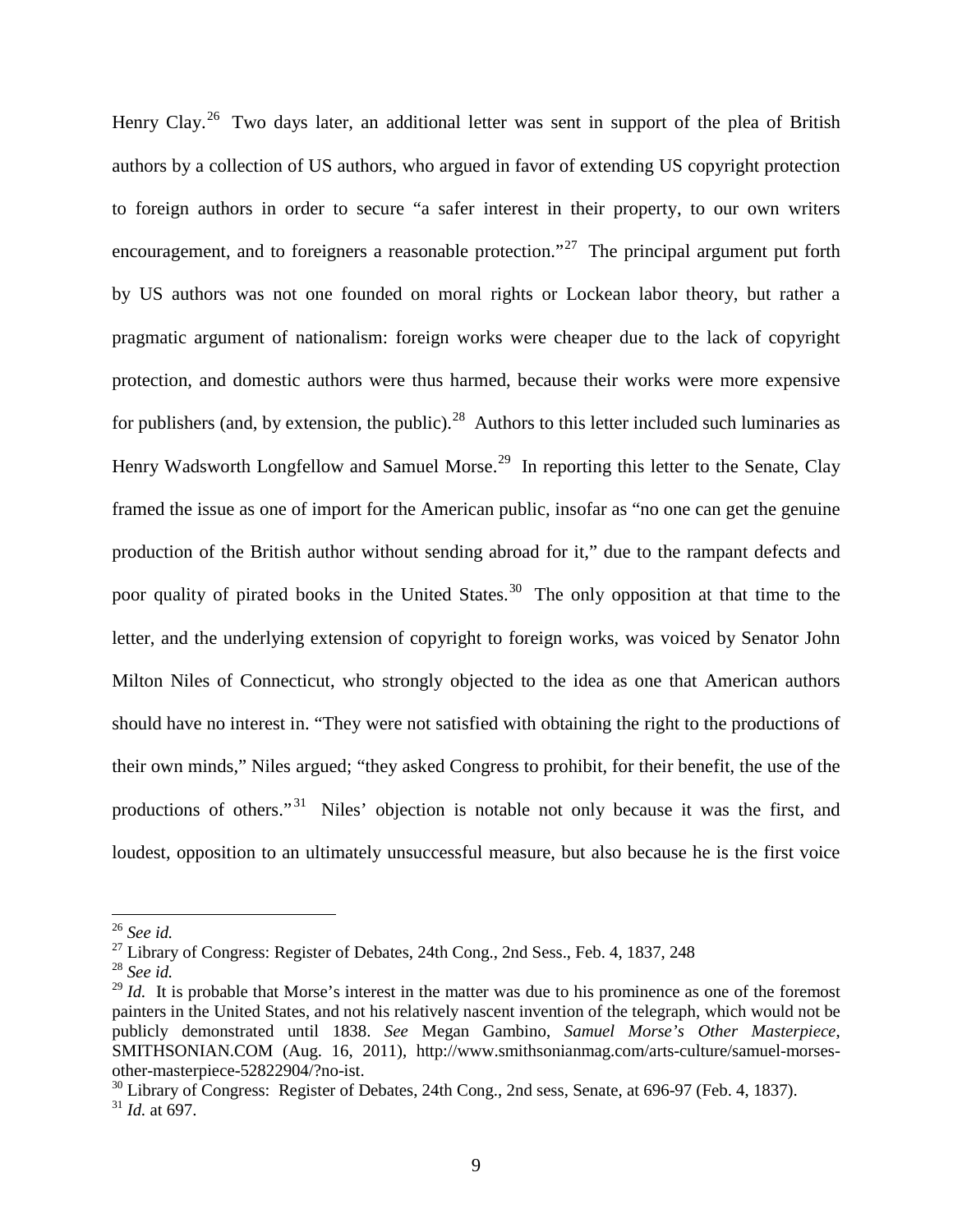on the subject to reject (wittingly or unwittingly) the notion of any sort of natural right of an author to his own intellectual conceptions. Right or wrong, Niles is the only senator of the era to properly articulate the US view of copyright as a utilitarian right granted by Congress, and not an extension of natural property rights.

On February 16, 1837, Clay and his committee submitted a report and bill to amend the 1831 Act.<sup>[32](#page-9-0)</sup> The proposed bill provided:

That the provisions of the act to amend the several acts respecting copyrights, which was passed on the third day of February, eighteen hundred and thirty-one, shall be extended to, and the benefits thereof may be enjoyed by, any subject or resident of the United Kingdom of Great Britain and Ireland, or of France, in the same manner as if they were citizens or residents of the United States, upon depositing a printed copy of the title of the book or other work for which a copy0right is desired, in the clerk's office of the district court of any district in the United States, and complying with the other requirements of the said act: *Provided*, That this act shall not apply to any of the works enumerated in the aforesaid act, which shall have been etched or engraved, or printed and published, prior to the passage of this act: *And provided, also*, That, unless an edition of the work for which it is intended to secure the copy-right, shall be printed and published in the United States simultaneously with its issue in the foreign country, or within one month after depositing as aforesaid the title thereof in the clerk's office of the district court, the benefits of copy-right hereby allowed shall not be enjoyed as to such work. $33$ 

Clay stumped valiantly for the measure in the accompanying report, arguing that all authors and inventors have "a property in the respective productions of their genius," and that this intellectual property should be protected upon import into the United States in the same manner in which physical goods imported into the United States (a "bale of merchandise," to use Clay's terminology) would be protected under the law from theft and piracy.<sup>[34](#page-9-2)</sup> Once again Clay relied on the property rights argument as well as Lockean labor theory ("[Authors] are often

<span id="page-9-0"></span><sup>&</sup>lt;sup>32</sup> Library of Congress: Register of Debates, 24th Cong., 2d Sess. S. 223 (Feb. 16, 1837); 24th Cong, 2d sess., 1837, Rep. 179, available at Senate Report, Washington D.C. (1837), Primary Sources on Copyright (1450-1900), eds L. Bently & M. Kretschmer, www.copyrighthistory.org (also available at Library of Congress: Register of Debates, 24th Cong., 2nd Sess., Feb. 4, 1837, 248).

<span id="page-9-1"></span><sup>33</sup> S. 223 (24th Cong., 2d Sess. 1837).

<span id="page-9-2"></span><sup>34</sup> 24th Cong, 2d sess., 1837, Rep. 179.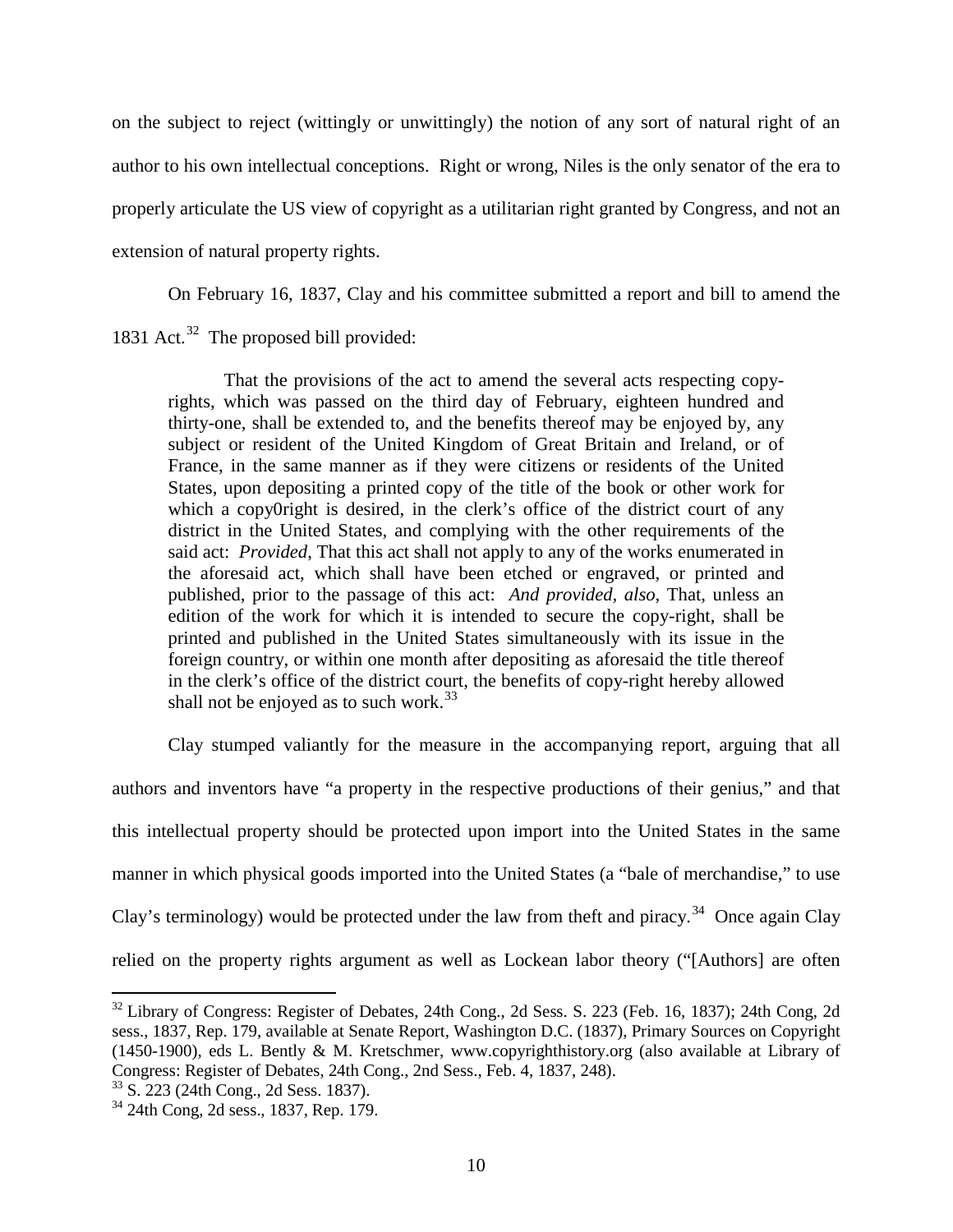dependent, exclusively, upon their own mental labors for the means of subsistence"), despite the absence of the latter in American intellectual property jurisprudence.<sup>[35](#page-10-0)</sup>

Clay also notes that extending the benefit of US copyright protection to British and French authors would be "but a measure of reciprocal justice," since US authors were then able to avail themselves of British and French copyright law.<sup>[36](#page-10-1)</sup> To address Buchanan's concerns about the well-being of the reading public, and confirm Calhoun's suggestion that the measure should be minimally disruptive, Clay suggests that the measure would only apply prospectively, to avoid "injuriously affect[ing]" US publishers, and that the public would remain "in undisturbed possession of all scientific and literary works published prior to its passage—in other words, the great mass of the science and literature of the world  $\ldots$ ."<sup>37</sup> In an unknowing paean to what would become the founding goal of the Association Littéraire et Artistique Internationale (ALAI) forty years later, Clay noted that, "in principle, the committee perceives no objection to considering the republic of letters as one great community, and adopting a system of protection for literary property which should be common to all parts of it."[38](#page-10-3) Clay concluded with the argument that American publishers would still be able to publish foreign works as cheaply as they were, because with passage of the bill the publishers would no longer need to scramble to get a pirated work to print before their competitors.<sup>[39](#page-10-4)</sup> The strength of this argument is somewhat undercut, however, by Clay's immediate backtracking into his "bale of merchandise argument," insofar as principles of equity and property dictate that the public should pay for

<span id="page-10-0"></span> <sup>35</sup> *Id.*; *see, e.g.*, Fox Film Corp. v. Doyal, 286 US 123, 127 (1932) (noting that US copyright law rewards the labors of authors only to benefit the public, and not for the authors' own sake).

<span id="page-10-1"></span><sup>36</sup> 24th Cong, 2d sess., 1837, Rep. 179.

<span id="page-10-2"></span><sup>37</sup> 24th Cong, 2d sess., 1837, Rep. 179, at 2

<span id="page-10-3"></span><sup>38</sup> *Id.*; *see also Who Are We?* ASSOCIATION LITTÉRAIRE ET ARTISTIQUE INTERNATIONALE (last visited June 20, 2015), http://www.alai.org/en/presentation.html.

<span id="page-10-4"></span><sup>39</sup> 24th Cong, 2d sess., 1837, Rep. 179, at 3.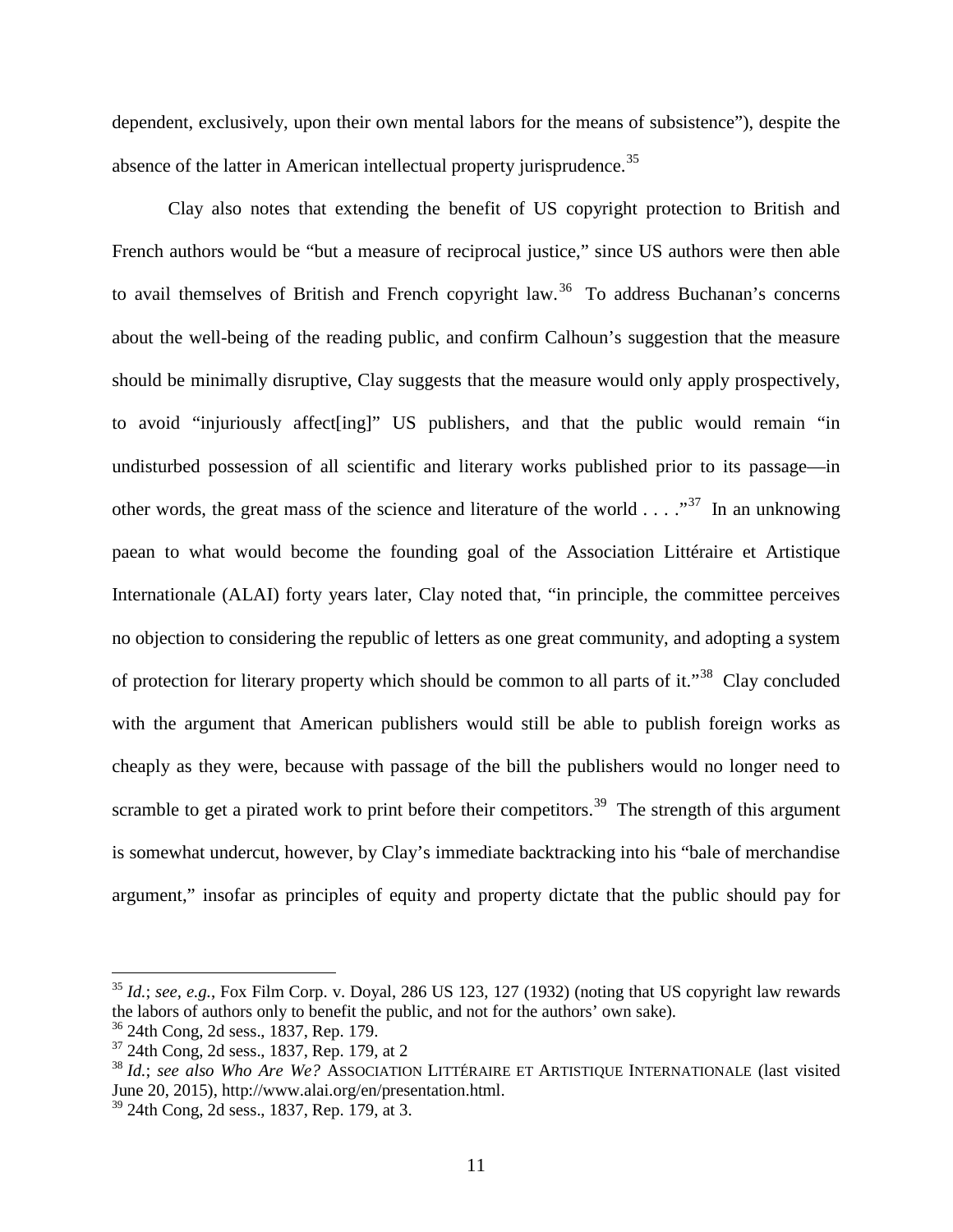future "intellectual productions which have not yet been brought into existence."[40](#page-11-0)

Clay again presented the petition on February 20, 1837, but to seemingly no avail.<sup>[41](#page-11-1)</sup> No action appears to have been taken on the bill, and on December 13, 1837, Clay again brought the bill before the Senate, which was finally referred to the Committee on Patents and the Patent Office.<sup>[42](#page-11-2)</sup> The passage of an international copyright act was strongly opposed by "a memorial of inhabitants of Macon, in the State of Georgia" on February 14,  $1838$ <sup>[43](#page-11-3)</sup> "a memorial of Richard Penn Smith and others" on April 10, 1838,<sup>[44](#page-11-4)</sup> and "a memorial of inhabitants of the State of Massachusetts" on June 4,  $1838<sup>45</sup>$  $1838<sup>45</sup>$  $1838<sup>45</sup>$  although it was supported by "a memorial of citizens of the city of Philadelphia" on March 19, 1838.<sup>[46](#page-11-6)</sup>

The Committee on Patents and the Patent Office issued its report on June 25, 1838, recommending against passage of Clay's bill.<sup>[47](#page-11-7)</sup> After noting that copyrighted material "has never been regarded as property standing on the footing or wares or merchandise" as between nations, it concluded, not inaccurately, that "*international* copyright, in strict sense, has no existence."<sup>48</sup> The Committee declared that copyright "belongs to that class of interests which every Government will protect and regulate, in a manner to secure the greatest benefit to its own citizens, giving, at the same time, a just consideration to what is due to others."[49](#page-11-9)

Ultimately, the argument came down to a question of pragmatism. The committee declared that the interests of US publishers and booksellers were "too extensive and important to

<span id="page-11-0"></span><sup>&</sup>lt;sup>40</sup> *Id*. Clay also argued that Congress had the power under the IP clause of the Constitution to pass the law, although this point does not appear to have ever been seriously contested. *Id.*

<span id="page-11-1"></span><sup>&</sup>lt;sup>41</sup> Journal of the Senate of the United States of America, Vol. 26, at 266 (1837).

<span id="page-11-2"></span> $42$  25th Cong., 2d Sess. S. 32 (Dec. 13, 1837).

<span id="page-11-3"></span><sup>&</sup>lt;sup>43</sup> Journal of the House of Representatives of the United States of America, Vol. 32, at 395 (1838).

<span id="page-11-4"></span><sup>44</sup> Journal of the Senate of the United States of America, Vol. 28, at 349 (1838).

<span id="page-11-5"></span><sup>&</sup>lt;sup>45</sup> Journal of the House of Representatives of the United States of America, Vol. 32, at 1027 (1838).

<span id="page-11-6"></span><sup>46</sup> *Id.* at 632 (1838).

<span id="page-11-7"></span> $47$  The Committee on Patents and the Patent Office, 25th Cong., 2d sess., 1838, S. Rep. 494.

<span id="page-11-8"></span><sup>&</sup>lt;sup>48</sup> *Id.* at 2 (emphasis in original).

<span id="page-11-9"></span><sup>49</sup> *Id.*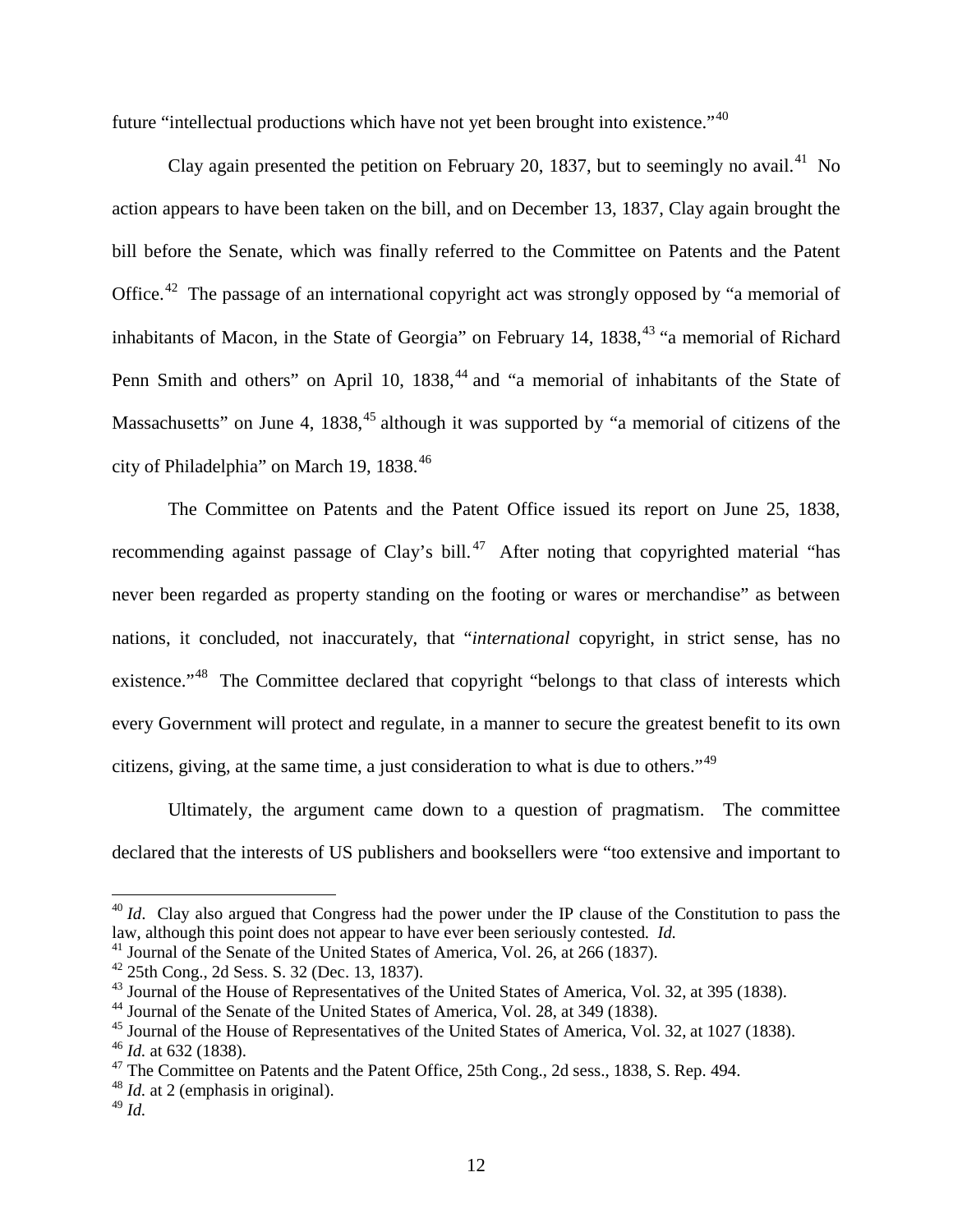be overlooked."<sup>[50](#page-12-0)</sup> The concern seemed to be that extending copyright to foreign authors would increase the costs for US publishers so much that the importation of foreign books would increase, at the expense of domestic booksellers.<sup>[51](#page-12-1)</sup> The Report also expresses concern that all British publications would originate from a single publishing house in New York, thus sanctioning a legal monopoly "of all English works for the supply of the American Market."  $52$ The additional conclusions drawn by the Committee are predictable: that British authors were far more popular in America than American authors were in England, that book prices would increase in the United States to an untenable degree, and that inequities in British and US copyright laws would grant British authors more protection in the United States than US authors would receive in England.<sup>53</sup>

The Committee also offered the unusual argument that, through the absence of foreign copyright, the most meritorious works were most often reproduced and read by the masses; should copyright protection be extended to foreign authors, the Committee argued, "worthless books, whose circulation should rather be prohibited than encouraged, would, from their comparative cheapness, find their way into every hamlet and cottage in the country, while more useful and valuable books, in the hands of monopolizing publishers, would, from their very high price, have but a restricted sale."<sup>[54](#page-12-4)</sup> While this logic seems dubious, at best, it makes a persuasive counterargument to the coalition of American authors pleading for international copyright protection: "It is difficult to perceive how the interests of authors would be differently affected

<span id="page-12-0"></span> <sup>50</sup> *Id.* at 3.

<span id="page-12-1"></span><sup>51</sup> *Id.*

<span id="page-12-2"></span><sup>52</sup> *Id.*

<span id="page-12-3"></span><sup>&</sup>lt;sup>53</sup> See id. at 4-5. Although this argument was the prevailing sentiment of the day, and is commonly accepted today as well (including by this Author), that presumption has not gone unchallenged. *See*  Tryon, *supra* note [10,](#page-3-5) at 309 ("The success of Longfellow suggests the possibility, however, that when Americans wrote as well as Englishmen, they sold as well as Englishmen.").

<span id="page-12-4"></span><sup>&</sup>lt;sup>54</sup> The Committee on Patents and the Patent Office, 25th Cong., 2d sess., 1838, S. Rep. 494, at 5.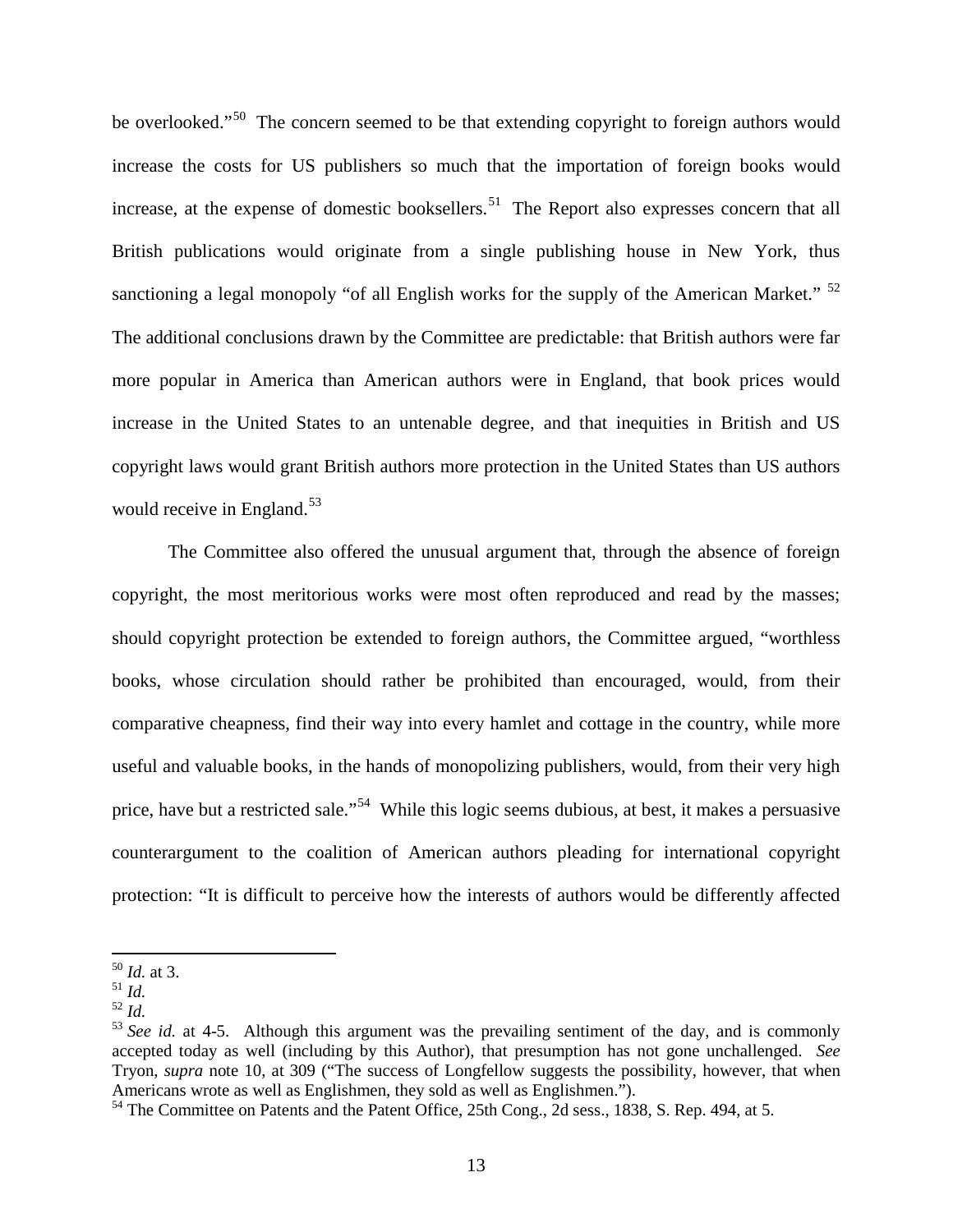by a more extensive sale of their writings, encouraged by moderate and reasonable prices. If they hold the copyright in their own hands, their interest is the same; if they dispose of it to publishers, its value is determined by the profits of publication. . . . It is quite apparent that all unfavorable competition is between American and British *publishers*, and that it does not exist, certainly to any considerable extent, between American and British *authors*."[55](#page-13-0)

Of course, the recommendation against passage killed the bill, and while Clay would renew his efforts to pass an international copyright law again, presenting substantively identical bills on repeated occasions thereafter, and attempting to route the bill through the Committee on the Judiciary, rather than the Committee on Patents, none of those bills were any more successful, and in fact were generally tabled without consideration.<sup>[56](#page-13-1)</sup>

Bilateral agreements were no more successful. Although a treaty was reached between Great Britain and the United States in 1853, it was leaked to the public before it could be ratified by the Senate, and powerful public resistance to the treaty caused the Senate to decline to take any action on the treaty. Despite records of correspondence with Great Britain with the goal of establishing a bilateral copyright agreement by three mid-19th century Presidents (John Tyler, Millard Fillmore, and Franklin Pierce), the United States would stand with Russia, China, and the Ottoman Empire as the only major nation without a bilateral copyright agreement.<sup>[57](#page-13-2)</sup>

Thus, the state of US copyright had changed comparatively little between 1790 and the start of the Civil War with respect to international copyright. Although the initial and renewal terms had been extended in 1831, and copyright protection extended to musical compositions (in 1831) and dramatic works (in 1856), international works still received no protection, not even

<span id="page-13-0"></span> <sup>55</sup> *Id.* at 7.

<span id="page-13-2"></span><span id="page-13-1"></span><sup>56</sup> *See, e.g.*, WILLIAM F. PATRY, <sup>2</sup> COPYRIGHT LAW AND PRACTICE 1239-41 (1994). 57 *See* BALDWIN, *supra* note [9,](#page-3-6) at 112.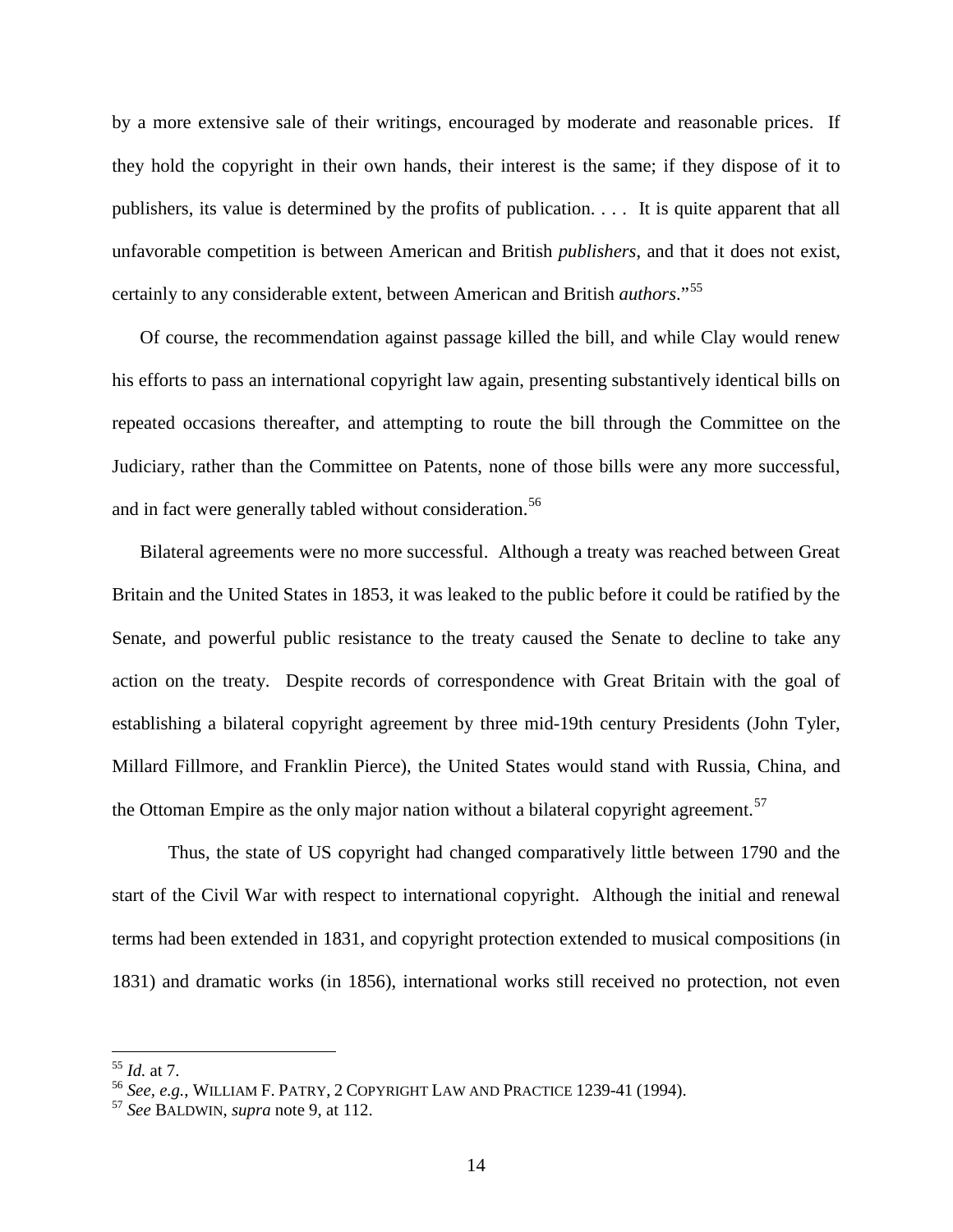translation rights.[58](#page-14-0) With the publishing industry focused in the Northern cities, however, the public swell against international copyright was, similarly, focused in the North. At the outbreak of the Civil War, this presented an opportunity for the South to appeal to international sympathies.

#### **III. The Confederate Copyright Act of 1861**

The government of the Confederacy sprung up almost overnight: within three months of Abraham Lincoln's inauguration, seven Southern states had seceded, a convention was held in Montgomery, Alabama, a provisional constitution was drafted, and a President and Vice President were chosen.<sup>[59](#page-14-1)</sup> The Constitution was largely the same as the US Constitution as of 1804, with some subtle changes to reinforce the states as the dominant unit of government.<sup>[60](#page-14-2)</sup>

#### <span id="page-14-3"></span>**A. Legislative history**

The Confederate Congress was concerned with neither access nor progress. There was no deep ideological debate over the ideal balance between the two ideals in order to produce the maximum output of creative product. The passing of a national copyright act was antithetical to the very spirit of the independent-minded southern states: surely the states should be able to handle the intellectual property protection of their own citizens?

In point of fact, the passage of this federalist law was not out of character for the Confederate Congress. Presumably emboldened by the necessities of war, the extent to which President Davis and the Confederate Congress dominated over the individual states of the Confederacy is surprising, and not altogether consistent with the states-rights principles that the modern public

<span id="page-14-0"></span> <sup>58</sup> *See* Stowe v. Thomas*,* 23 F. Cas. 201 (E.D. Pa. 1953).

<span id="page-14-1"></span><sup>59</sup> *See* G. Edward White, *2010 Hendricks Lecture in Law and History: Recovering the Legal History of the Confederacy*, 68 WASH. & LEE L. REV. 467, 482-83 (2011).

<span id="page-14-2"></span><sup>60</sup> *See id.*, at 497-98.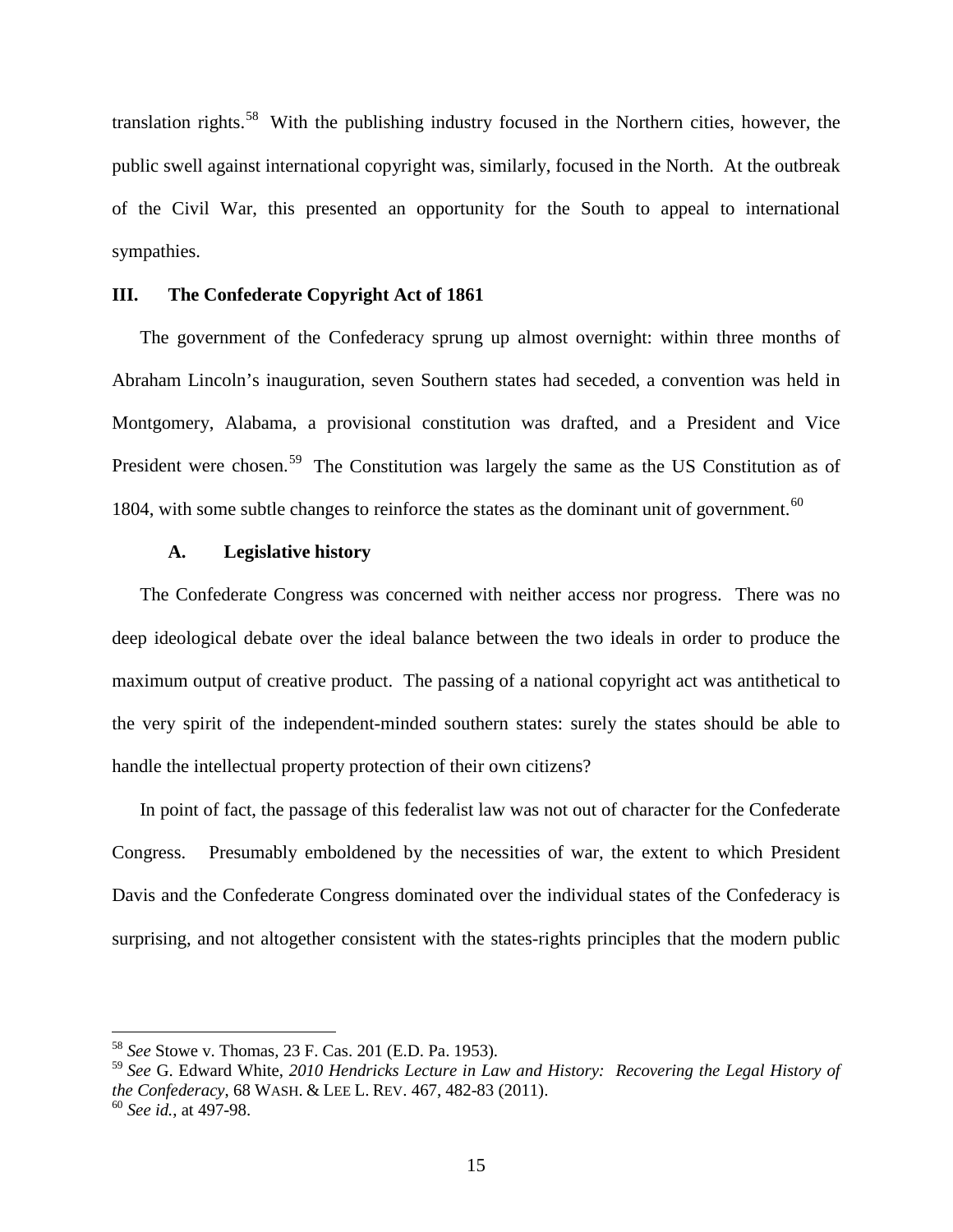<span id="page-15-5"></span>has come to heuristically associate with the formation of the Confederacy.<sup>[61](#page-15-0)</sup> In fact, while the powers of the federal government were deliberately checked in the formation of the Confederacy, one of the ironies and inefficiencies of the Confederate States' government was that its primary needs — fighting a war, funding that war, and engaging in international diplomacy — were functions uniquely suited to a centralized federal government, and so the lasting legacy of the Confederate government is one of a uniquely active (though underfunded) executive branch. $62$ 

The Confederate Congress was primarily concerned with winning the war with the North, while simultaneously preserving their own aristocratic identity.<sup>[63](#page-15-2)</sup> To achieve that end, President Davis and the Congress sought – *craved* – not just international sympathy, but international recognition and, ultimately, an ally that could provide the sort of military assistance that could allow the South to prevail.<sup>64</sup> As ever, the most logical ally for the South was England.<sup>65</sup> As Melissa Homestead observes, at the early stages of secession, most Southerners were optimistic, and "expected that other countries, especially Great Britain, the primary consumer of the South's primary source of wealth, cotton, would immediately recognize the Confederacy as an

<span id="page-15-0"></span> $61$  For an exceptionally detailed look at the legislative activities of the Congressional Congress, see David P. Currie*, Through the Looking-Glass: The Confederate Constitution in Congress, 1861-1865*, 90 VA. L. REV 1257 (2004).

<span id="page-15-1"></span><sup>62</sup> *See* White, supra note [59,](#page-14-3) at 508-09.

<span id="page-15-2"></span><sup>63</sup> *See generally* DREW GILPIN FAUST, THE CREATION OF CONFEDERATE NATIONALISM: IDEOLOGY AND IDENTITY IN THE CIVIL WAR SOUTH (1988). Faust argues, however, that printed text was less important than music, art, and the spoken word in crafting a distinctive Southern cultural identity, due to the limited publication resources available in the South, as well as the limited literacy of some of its citizens.

<span id="page-15-3"></span><sup>64</sup> *See id.*; *see also, e.g.*, Sven Beckert, *Emancipation and Empire: Reconstructing in Worldwide Web of Cotton Production in the Age of the American Civil War*, 109 AMER. HISTORICAL REV. 1405, 1417 (2004).

<span id="page-15-4"></span> $65$  That is not to say that the Confederate government went about securing this alliance in a sympathetic manner. Rather, the Confederacy banned all exports of cotton in an attempt to force British diplomatic recognition — a horrendous miscalculation that would force Britain to find their cotton elsewhere, thus nullifying the only asset the Confederacy had to offer potential international allies. *See generally* Beckert, *supra*.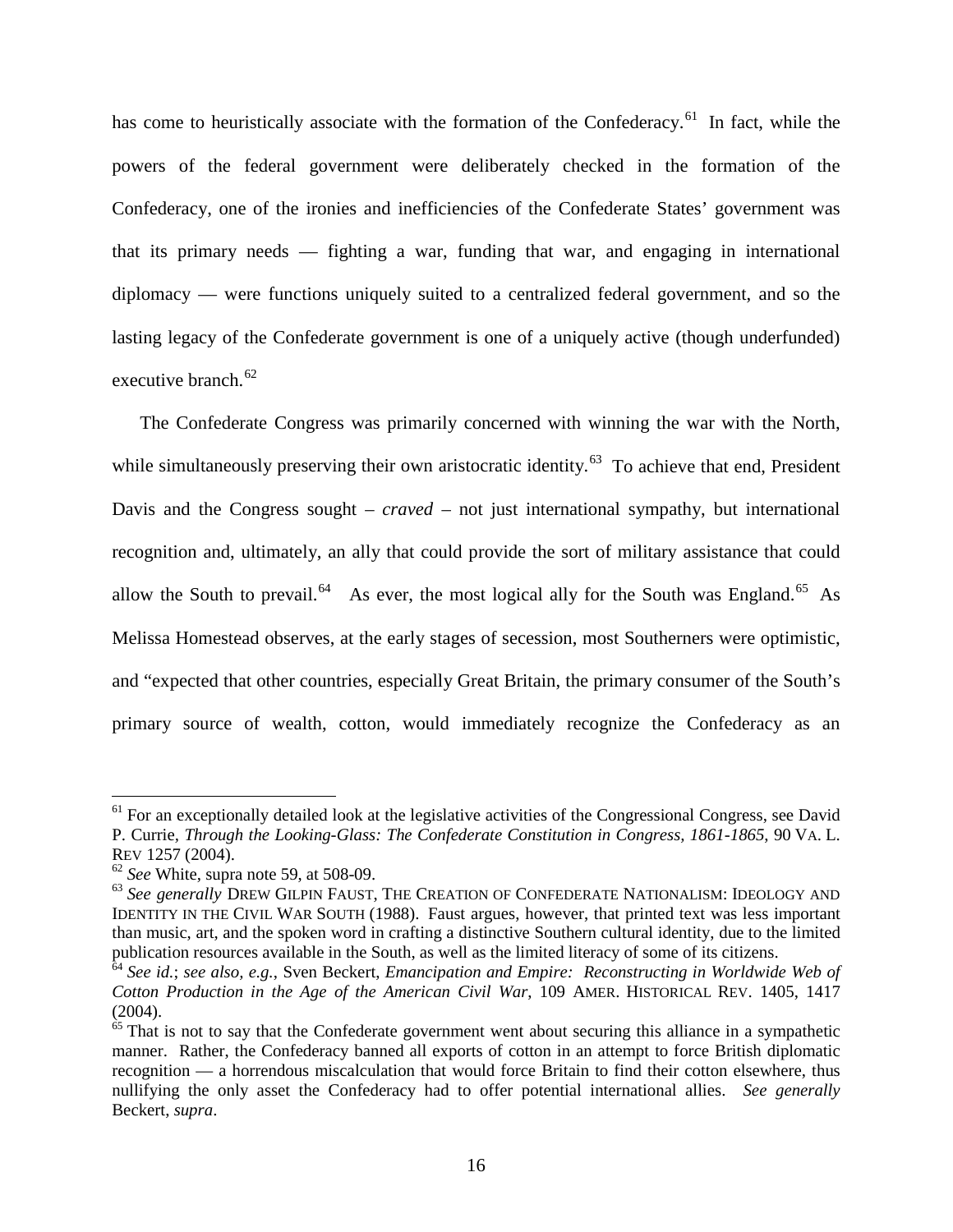independent nation."<sup>[66](#page-16-0)</sup>

The Confederate Congress was undoubtedly aware of the Union's international reputation as the largest copyright pirate in the world. With few publishers located in the South, publishers' interests were of little concern to the Congress of the Confederate States – the Confederacy thus seized the opportunity that the absence of international copyright in the Union provided, by passing its own copyright legislation, one that extended domestic protection to foreign authors, in a fit of unwitting progressivism that was designed to garner the sympathies of England, France, and, to a lesser degree, the rest of Europe as well.<sup>[67](#page-16-1)</sup>

On February 8, 1861, the provisional government of the Confederate States of America adopted the Provisional Constitution of the Confederate States, and thus began the first session of the Provisional Confederate Congress, the unicameral legislative body of the Confederacy that governed until February 17, 1862, when it was replaced by the bicameral Confederate Congress.<sup>[68](#page-16-2)</sup> On March 7, 1861, the Provisional Confederate Congress adopted a resolution offered by Howell Cobb, the President of the Congress:<sup>[69](#page-16-3)</sup>

Whereas Great Britain, France, Prussia, Saxony, and other European powers have passed laws to secure to authors of other States the benefits and privileges of their copyright laws, upon condition of similar privileges being granted by the laws of such states to authors, the subjects of the powers aforesaid: Therefore be it

*Resolved by the Congress of the Confederate States*, That the President be, and he is hereby, authorized to instruct the commissioners appointed by him to visit the European powers, to enter into treaty obligations for the extension of international copyright privileges to all authors, the citizens and subjects of the

<span id="page-16-0"></span> <sup>66</sup> MELISSA J. HOMESTEAD, AMERICAN WOMEN AUTHORS AND LITERARY PROPERTY, 1822-1869, at 200 (Oct. 17, 2005).

<sup>67</sup> *See, e.g.*, *id.* at 196.

<span id="page-16-2"></span><span id="page-16-1"></span><sup>68</sup> *See* Currie, *supra* note [61,](#page-15-5) at 1258-62.

<span id="page-16-3"></span> $69$  As former Speaker of the House of Representatives and Secretary of the Treasury to James Buchanan, Cobb wielded great influence in the nascent days of the Confederacy; Cobb would have been the *de facto* head of the Confederate government in the time between the first meeting of the Congress and the appointment of Jefferson Davis as President approximately two weeks later.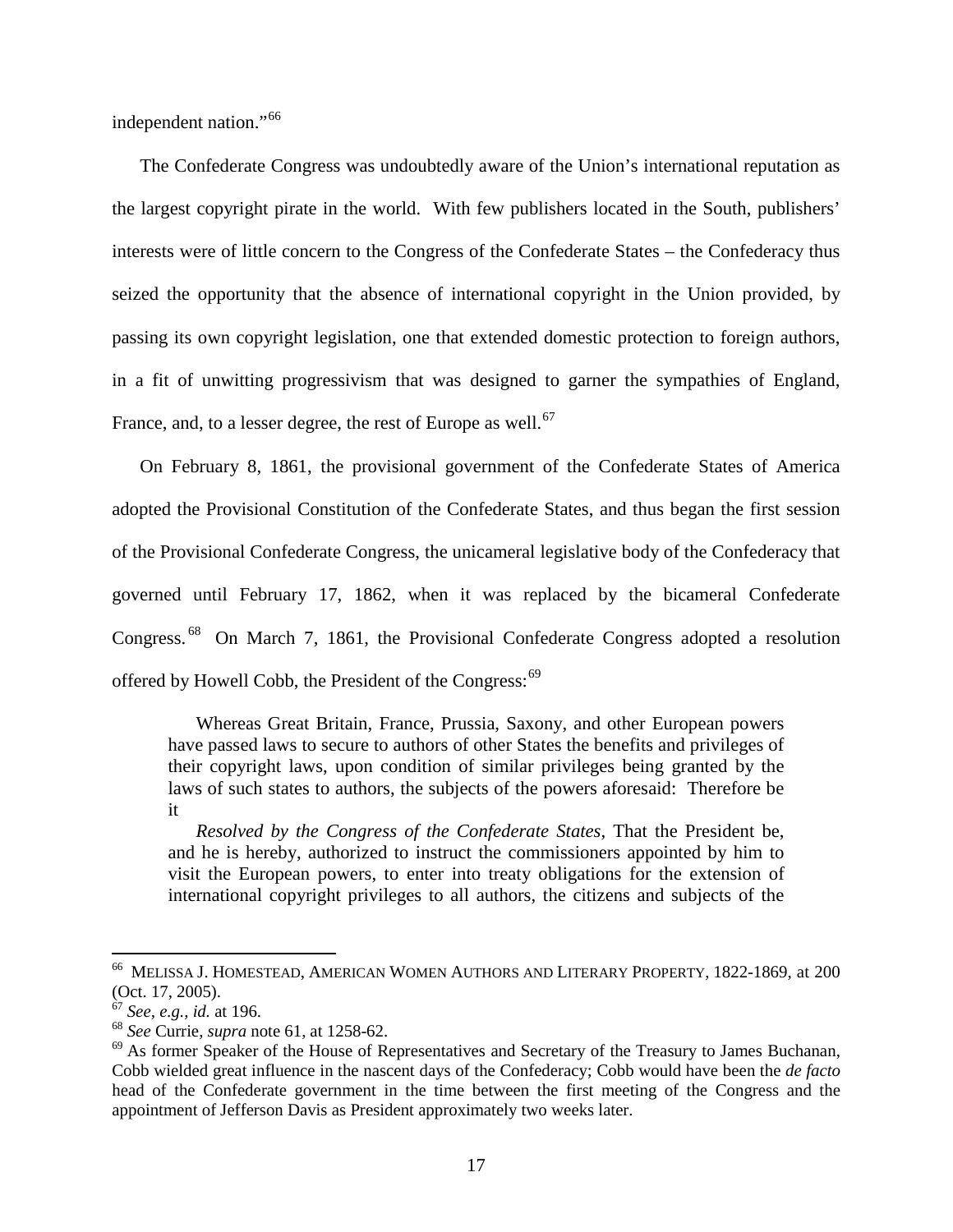# powers aforesaid.[70](#page-17-0)

No such treaty was ever reached, but from the first weeks of the Provisional Confederate Congress, the importance of securing international favor through copyright laws was immediately clear.

On May 7, 1861, Mississippi Delegate Walker Brooke from the Committee on Patents reported "a bill to secure copyrights to authors and composers", which was placed on the Calendar.<sup>71</sup> On May 18, Louisiana Delegate John Perkins moved for the passage of the bill, which passed after being read a third time.<sup>[72](#page-17-2)</sup>

# **B. Comparison Between the Confederate Copyright Act and the United States Copyright Act**

On May 21, 1861, the Congress of the Confederate States of America enacted the Confederate Copyright Act.<sup>[73](#page-17-3)</sup> The Act was substantially similar in form and substance to the copyright act of the Union at that time, with the same general formalities, term (28 years, plus a 14 year renewal term), scope of protection (maps, charts, books, musical compositions, prints, and engravings), and enforcement provisions as existed in the Union, with the obvious exception that the Confederate States were substituted for any mention of the United States.<sup>74</sup> The Acts compared as follows:

| <b>Provision</b>                                              | US Copyright Act $(1831)^{75}$ | Confederate<br><b>Copyright Act</b><br>(1861) |
|---------------------------------------------------------------|--------------------------------|-----------------------------------------------|
| Authors & their executors have sole<br>copyright for 28 years | Sec. 1                         | Sec. 1                                        |
| Renewal of privilege for 14 years                             | Sec. 2                         | Sec. 5                                        |

<span id="page-17-0"></span>70 *Journal of the Provisional Congress of the Confederate States of America*, at 118 (Mar. 7, 1861).

<span id="page-17-1"></span><sup>71</sup> *Journal of the Provisional Congress of the Confederate States of America*, at 194 (May 7, 1861).

<span id="page-17-2"></span><sup>72</sup> *Id.* at 247 (May 18, 1861).

<span id="page-17-3"></span><sup>73</sup> "An Act to secure copy rights to authors and composers," *Journal of the Provisional Congress of the Confederate States of America*, 65 Stat. 157 (May 21, 1861).

<span id="page-17-4"></span><sup>74</sup> *Id.* at 157-61.

<span id="page-17-5"></span><sup>&</sup>lt;sup>75</sup> Includes the Copyright Amendment of 1856, 70 Stat. 138, at 138-39 (Aug. 18, 1856).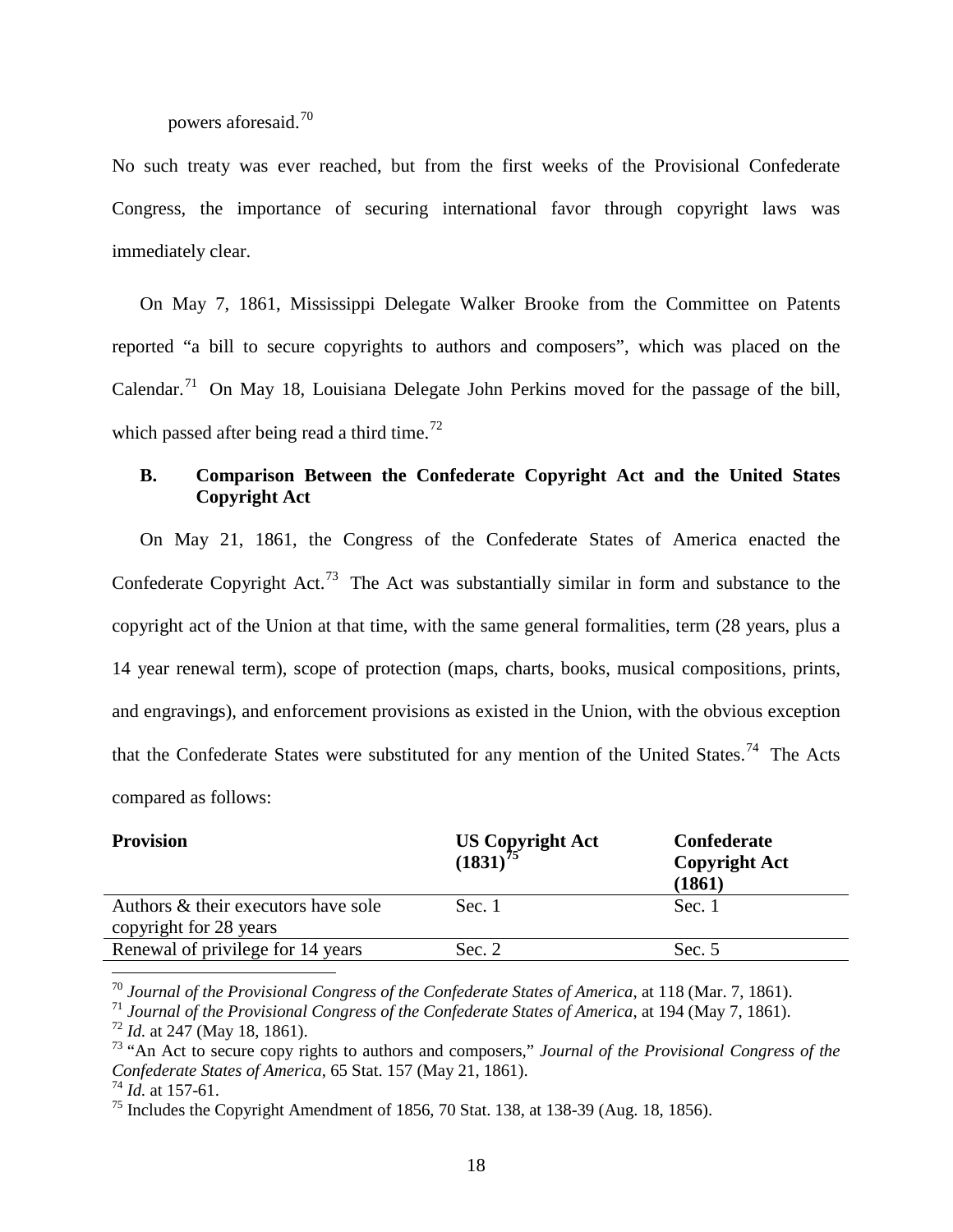| Publication of renewal                       | Sec. 3                  | Sec. 6                |
|----------------------------------------------|-------------------------|-----------------------|
| Formality requirements – deposit             | Sec. 4                  | Sec. 2, Sec. $4^{76}$ |
| Formality requirements – notice              | Sec. 5                  | Sec. 3                |
| Fees due to Clerk of Court                   | None                    | Sec. 8                |
| <b>Recordation of transfers</b>              | None                    | Sec. 7                |
| Penalty for infringement in books            | Sec. 6                  | Sec. 10               |
| Penalty for infringement in prints, maps,    | Sec. 7                  | Sec. 11               |
| musical compositions                         |                         |                       |
| Privilege Restricted to citizens             | Sec. 8                  | Sec. $12^{77}$        |
| Privilege Extended to non-citizens           | None (see Sec. 8)       | Secs. 18-19           |
| Publication of manuscripts without consent   | Sec. 9                  | Sec. 13               |
| Jurisdiction of the district courts to grant | None                    | Sec. 9                |
| injunctions; writ of error or appeal         |                         |                       |
| General issue (court formalities)            | Sec. 10                 | Sec. 15               |
| Penalty for false entry of copyright         | Sec. 11                 | Sec. 16               |
| Costs                                        | Sec. 12                 | None                  |
| <b>Statute of Limitations</b>                | Sec. 13                 | Sec. 17               |
| Repeal of Copyright Act of 1790 & 1802       | Sec. 14                 | None                  |
| Amendment                                    |                         |                       |
| Extension of Act to existing copyrights      | Sec. 15                 | None                  |
| Extension of term of pre-existing            | Sec. 16                 | None                  |
| copyrights                                   |                         |                       |
| Copyright extended to representation of      | <b>US Copyright Act</b> | Sec. 14               |
| dramatic compositions, damages for           | Amendment, August 18,   |                       |
| infringement                                 | 1856                    |                       |

The differences in the Acts, such that they are, are primarily explained by the practical differences between the United States in 1831 and the newly formed Confederacy. Without a firmly established judiciary system, the Confederate Copyright Act specifically invested judiciary authority in the Confederate district courts (Sec. 9), whereas that same authority would

<span id="page-18-0"></span><sup>&</sup>lt;sup>76</sup> Section 4 of the Confederate Copyright Act required authors to deposit a copy of the work with the Department of State within three months of registration "for the use of Congress." "An Act to secure copy rights to authors and composers," *Journal of the Provisional Congress of the Confederate States of America*, Sess 2, 65 Stat. 157, 158 (May 21, 1861). This seems duplicative with the formality requirements of Section 2, but it is possible that this provision was intended to apply to Congressional grants of copyright to specific works — for instance, W.I Hardee's *Rifle and Light Infantry Tactics,* 

<span id="page-18-1"></span><sup>&</sup>lt;sup>77</sup> Section 12 of the Confederate Copyright Act is identical to Section 8 of the Copyright Act of 1831, except that Section 12 adds the final clause, "except as hereinafter provided for," referring to Sections 18 and 19 regarding international copyright, discussed *infra*. *See* "An Act to secure copy rights to authors and composers," *Journal of the Provisional Congress of the Confederate States of America*, Sess 2, 65 Stat. 157, 160 (May 21, 1861).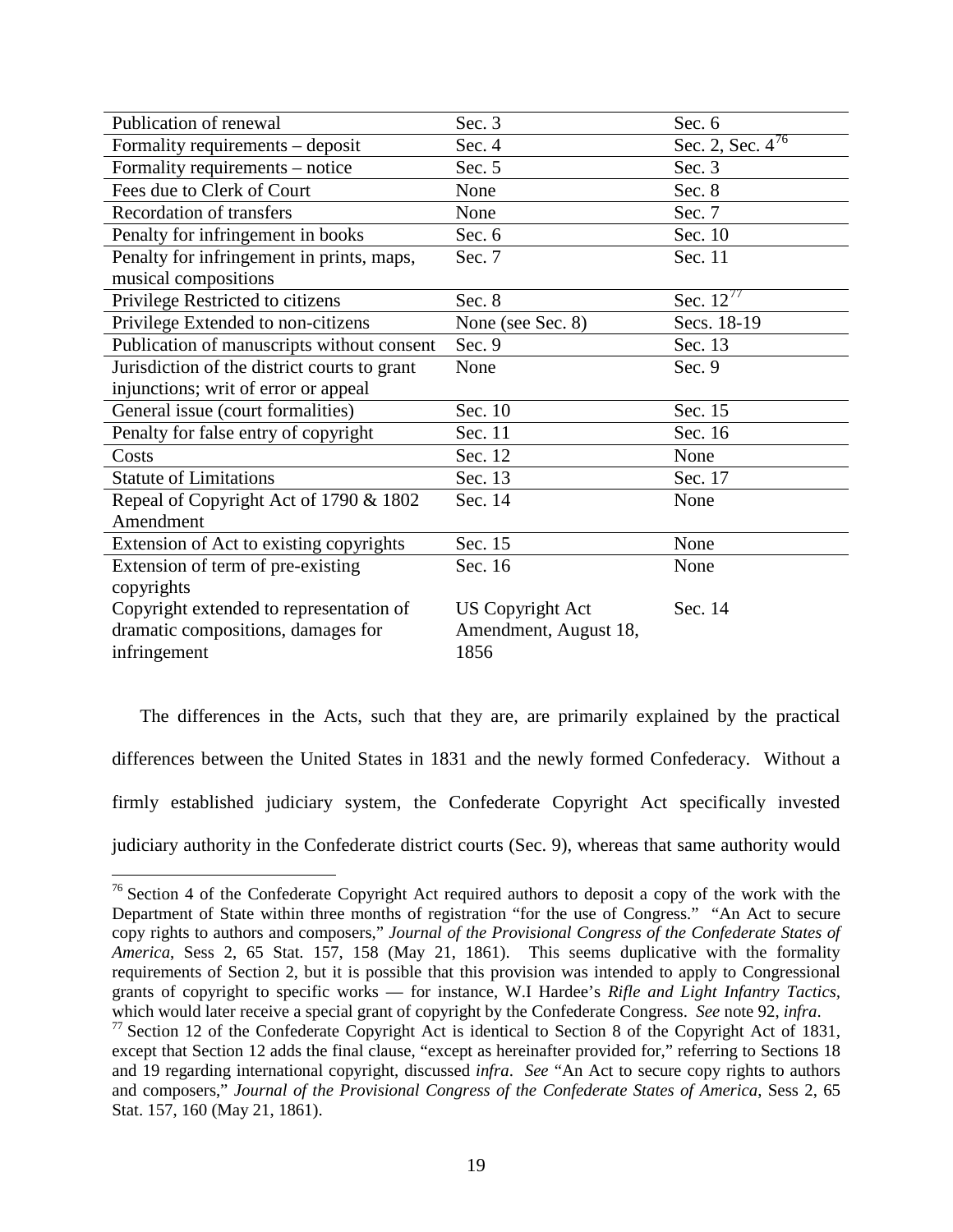have been implied in the US law. The Confederate Copyright Act also called for an additional fee to be paid to the clerk of court for registering a copyright (Sec. 8); this can likely be explained as a fundraising measure for a seriously underfunded central government. The requirement that copyright transfers be recorded akin to transfers of property is intriguing, and suggests that the Confederate Congress may have been inclined to view intellectual property as

more akin to real property.

The Act contained two additional Sections relating to foreign copyright:

Sec. 18. *Be it further enacted*, That all the rights and privileges allowed by this act to authors, composers, and designers, citizens of the Confederate States, be and are hereby extended to authors, composers, and designers, citizens or subjects of any foreign State or power, by whose laws like rights and privileges are granted to the citizens of this Confederacy, on the following conditions, viz.: *First*, that copy-rights shall be applied for in this Confederacy within four months from the time of the publication of the original in the foreign State to which the applicant owes allegiance. *Second*, that the actual and *bona fide* publication of the book or other thing for which copy-right is sought, shall be commenced within the limits of this Confederacy within six months from the date of the granting of such copy-rights. On failure to comply with either of these conditions, all the rights and privileges attaching to the copy-right granted, shall cease and be of no effect.

Sec. 19. *Be it further enacted*, That all reprints or publications of books, maps, charts, musical and other compositions and designs, for which copy-rights may be granted under the provisions of the foregoing section, made or had in any State or country, denying the privilege of copy-right to the author, composer or designer thereof, shall not be introduced for sale into the Confederate States; and any person introducing or selling such reprints, shall be liable to all the penalties herein before prescribed for a violation of copy-rights.<sup>[78](#page-19-0)</sup>

Here were two provisions crafted specifically to appeal to Great Britain (and, to a lesser extent, the rest of Europe). By taking on the unpopular Union stance against international copyright protection, the Confederate Congress stood apart in a politically savvy move with high reward and little risk. With the publishing houses largely located in the North, the Confederate Congress had little to lose, and much to gain, by appealing to British sympathies — after all, it

<span id="page-19-0"></span> <sup>78</sup> *Id.* at 161.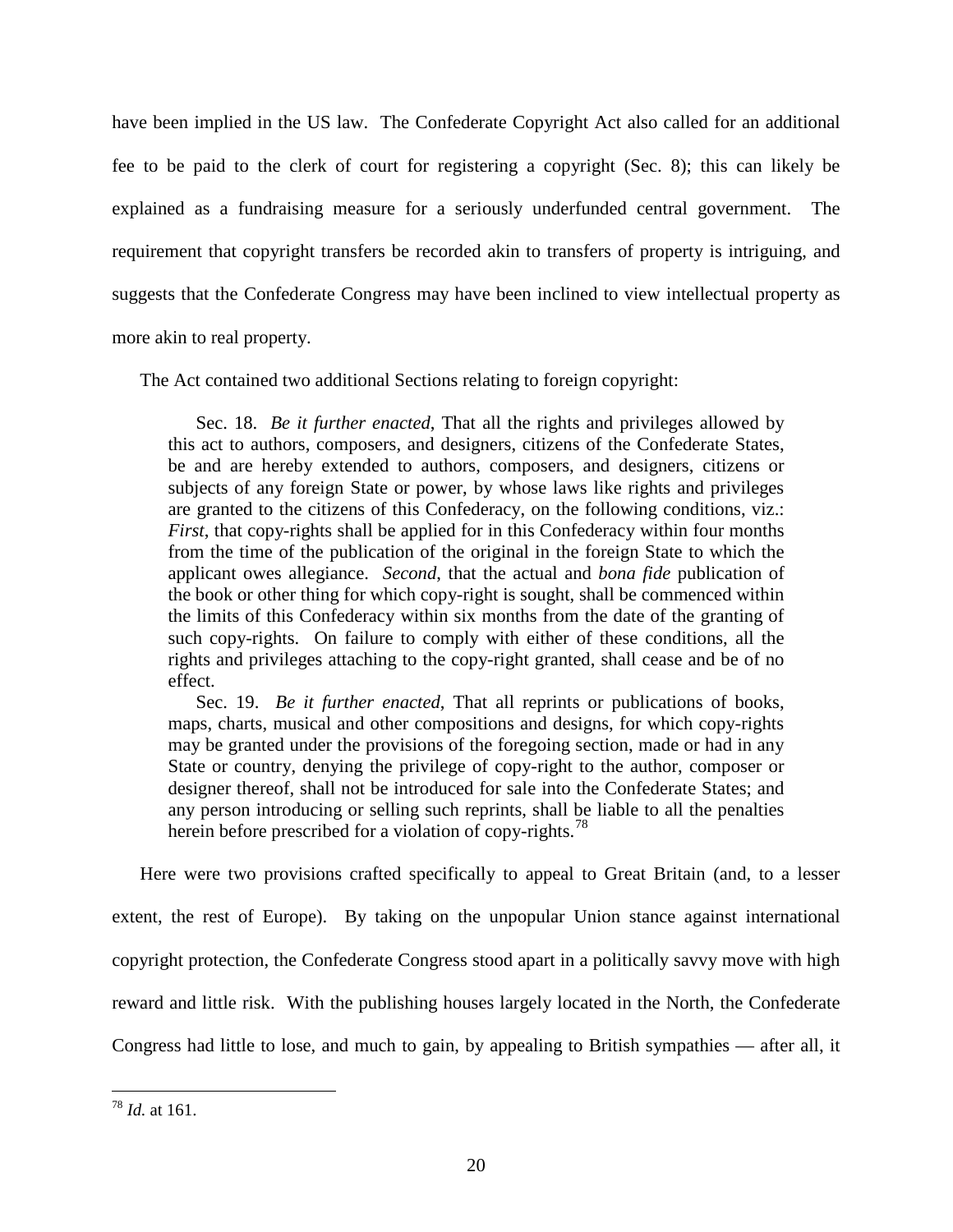wasn't *their* citizens who would lose the publishing income garnered from pirating foreign works. In return, the Confederate Congress, in one provision of a minor law, would differentiate itself from an internationally unpopular Northern policy, bringing it closer to international recognition.

The law continued unchanged for over a year, when, on September 9, 1862, Alabama Representative Jabez Lamar Monroe Curry introduced "A bill to secure copyrights to authors and composers, citizens of the Confederate States, whose works were copyrighted under the laws of the United States," which was referred to the Committee on the Judiciary.[79](#page-20-0) Nothing came of that bill, but on January 21, 1863, Curry reintroduced "A bill to amend an act entitled 'An Act to secure copyrights to authors and composers,' approved May 4, 1861," as H.R. 29. $80$  The amendment read:

Section 1. *The Congress of the Confederate States do enact*, Any person now being a citizen or resident of the Confederate States of America, loyal to the Government thereof, who had secured a copyright in any book, map, musical composition, print, or engraving, under the laws of the United States before the separation of these States therefrom, shall be entitled to all the rights, privileges, and remedies secured to authors and composers by the act to which this act is an amendment, upon complying with the several requirements made of authors and composers by the aforesaid act: *Provided*, That in ascertaining the term of any copyright the period during which it was enjoyed under the laws of the United States shall be computed.

Sec. 2. Any author, composer, or designer who is a citizen of any of the Confederate States and loyal to the Government thereof, and who has any interest in the form of a percentage on the sales or otherwise in the copyright obtained under the law of the United States and owned by an alien enemy, shall have all the rights, privileges, and remedies of the owner thereof, under the conditions and restrictions provided in the preceding section of this act.

Sec. 3. Any author, designer, or publisher who may be entitled to the benefit of the provisions of the first section of this act shall have all the remedies for any infringement of his or her copyright which may have occurred before the massage of this act which would exist had such infringement occurred subsequent to its passage.<sup>[81](#page-20-2)</sup>

<span id="page-20-0"></span> <sup>79</sup> *Id.* at 360. (H.R. Report)

<span id="page-20-1"></span><sup>80</sup> *Id.* at 350 (H.R. Report)

<span id="page-20-2"></span><sup>81</sup> *Id.* at 332.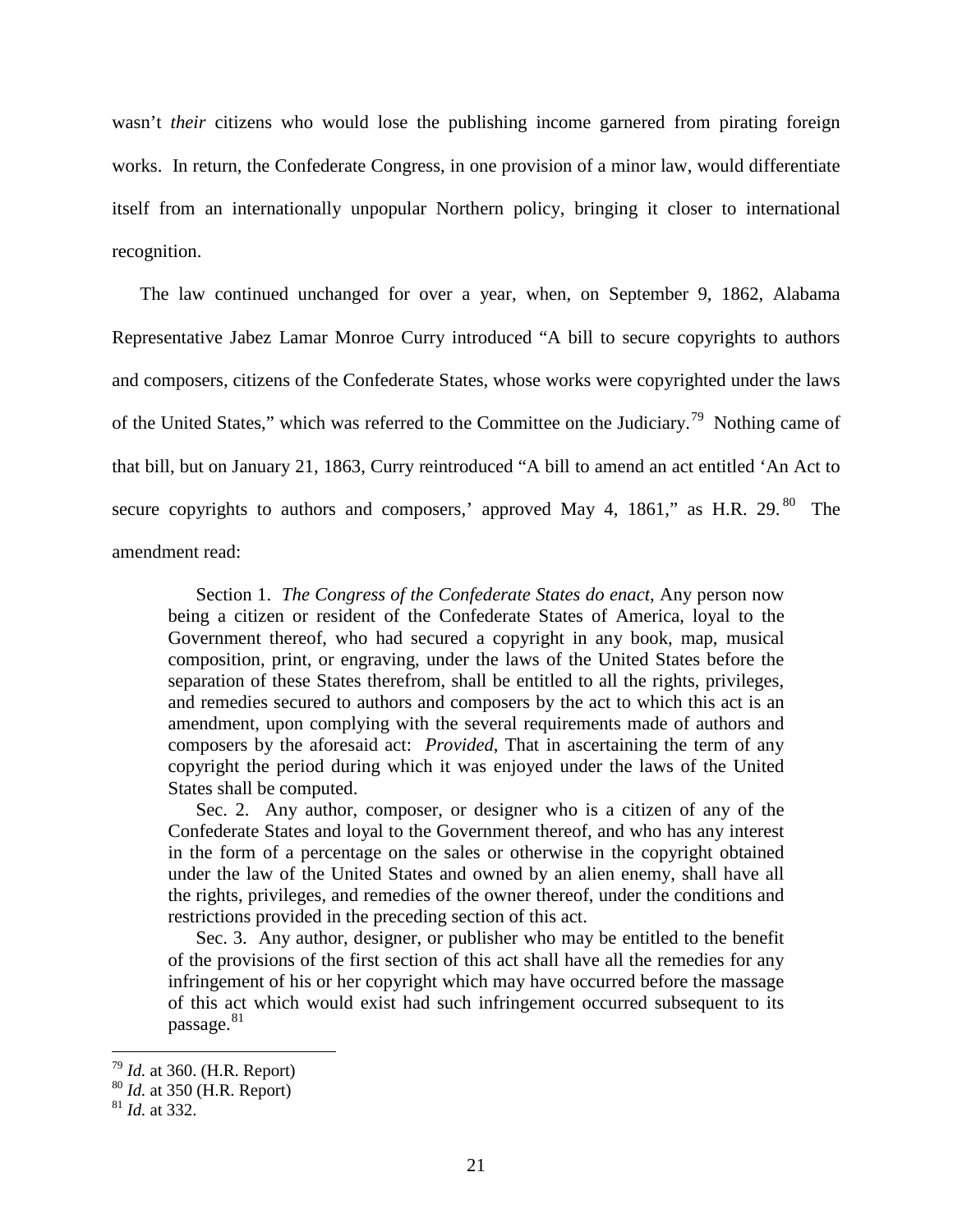Thus, while the 1861 Act applied prospectively, to new works created by Confederate citizens (as well as new works created by citizens of any country who extended reciprocal protection to Confederate citizens), the new amendment would function retroactively, granting protection to Confederate citizens who obtained a copyright interest in works prior to secession. The bill was referred to the Judiciary Committee.<sup>[82](#page-21-0)</sup>

On April 4, 1863, Virginia Representative James Holcombe reported from the Committee on the Judiciary that the Committee recommended the passage of the Copyright Act, although Kentucky Representative Willis Machen moved to amend the bill by striking the entire second section.<sup>83</sup> That section appeared to sanction piracy as applied to Union/Confederate co-authors, awarding Confederate authors full ownership of a copyright otherwise owned by a Union author. Evidently the Confederate Congress was not concerned with eradicating international copyright piracy for normative reasons, but rather was concerned only with politics, otherwise it would never have passed a provision specifically sanctioning piracy as long as it benefited a Confederate rights holder at the expense of a Union rights holder.

At any rate, Machen's objection went nowhere, and the bill passed the House.<sup>[84](#page-21-2)</sup> James McDonald, Assistant Clerk to the Confederate States House of Representatives, reported to the Confederate States Senate that the House had passed H.R. 29,<sup>[85](#page-21-3)</sup> and the Senate referred the bill

<span id="page-21-0"></span><sup>&</sup>lt;sup>82</sup> *Id.* To provide some historical context, this action in the House docket was immediately preceded by a motion to refer to the Committee on Foreign Affairs a joint resolution "relating to the condition of the existing war and the late proclamation of the President of the United States," i.e., the Emancipation Proclamation, which had been issued three weeks prior, on January 1, 1863, while it was immediately followed in the docket by a "memorial of Captain Brandon, claiming compensation for a horse which died of wounds received in battle." Appropriately, the importance of the Copyright Act to the Confederate Congress lay somewhere on the spectrum between responding to the Emancipation Proclamation and replacing a horse.

<span id="page-21-1"></span><sup>83</sup> *Id.* at 295 (H.R. Report).

<span id="page-21-2"></span><sup>84</sup> *Id.* Machen's April 6 motion for the House to reconsider the vote also failed. *See id.* at 297.

<span id="page-21-3"></span><sup>85</sup> *Id.* at 263.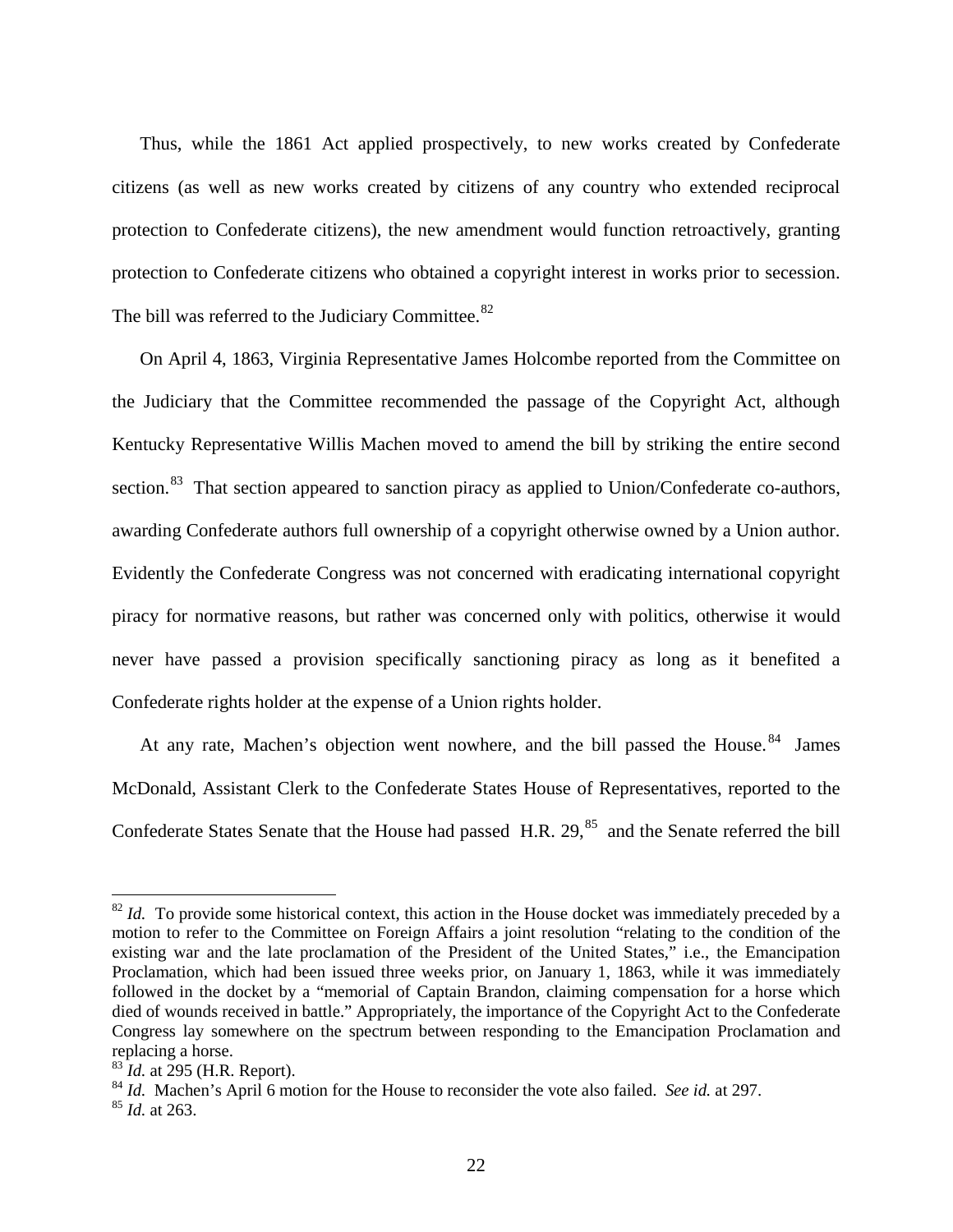to the Committee on the Judiciary.<sup>86</sup> Two days later, Georgia Senator Benjamin Harvey Hill of the Committee on the Judiciary reported the bill with an amendment, and the Senate passed the bill and returned it to the House of Representatives for concurrence to the amendment.<sup>87</sup>

The amendment proposed to revise the controversial Section 2 to clarify that a Confederate rights holder would have all the rights of the copyright owner, "*to the extent of the interest or percentage aforesaid*."<sup>[88](#page-22-2)</sup> In other words, the Senate committee did not believe the act should grant Confederate rights holders a greater interest in the work than they had originally bargained for. The House disagreed with the amendment, so the bill was sent into conference with Georgia Senator Hill, Louisiana Senator Thomas Semmes, North Carolina Senator William Dortch, and the aforementioned Representatives Holcombe, Machen, and Curry.<sup>[89](#page-22-3)</sup>

On April 15, 1863, Senator Hill reported to the Senate

That they had met the committee on the part of the House of Representatives, and, after full and free conference, have agreed to recommend and do recommend to their respective Houses as follows:

That the Senate recede from their amendment to the second section of said bill; and that the following be inserted at the end of the said section: "*Provided,*  That nothing in this section shall be so construed as to prejudice any interest which may be held by a loyal citizen of the Confederate States, other than the author, in any copyright owned by an alien enemy, or the rights of the Confederate States under the sequestration acts, to the copies of any book, map, musical composition, print, or engraving published by an alien enemy."<sup>[90](#page-22-4)</sup>

Representative Holcombe reported the same to the House.<sup>[91](#page-22-5)</sup> The Confederate Congress thus wanted to assure that Confederate citizens and States holding ownership interests (either property-based or rights-based) in works that were published in the North would continue to possess those interests; *i.e.*, that the States' rights of seizure of Northern property in Southern

<span id="page-22-0"></span> <sup>86</sup> *Id.* at 264.

<span id="page-22-1"></span><sup>87</sup> *Id.* at 273; *Id.* at 328 (H.R. Report).

<span id="page-22-2"></span><sup>88</sup> *Id.* at 332 (H.R. Journal).

<span id="page-22-3"></span><sup>89</sup> *Id.* at 284.

<span id="page-22-4"></span><sup>90</sup> *Id.* at 295.

<span id="page-22-5"></span><sup>91</sup> *Id.* at 361.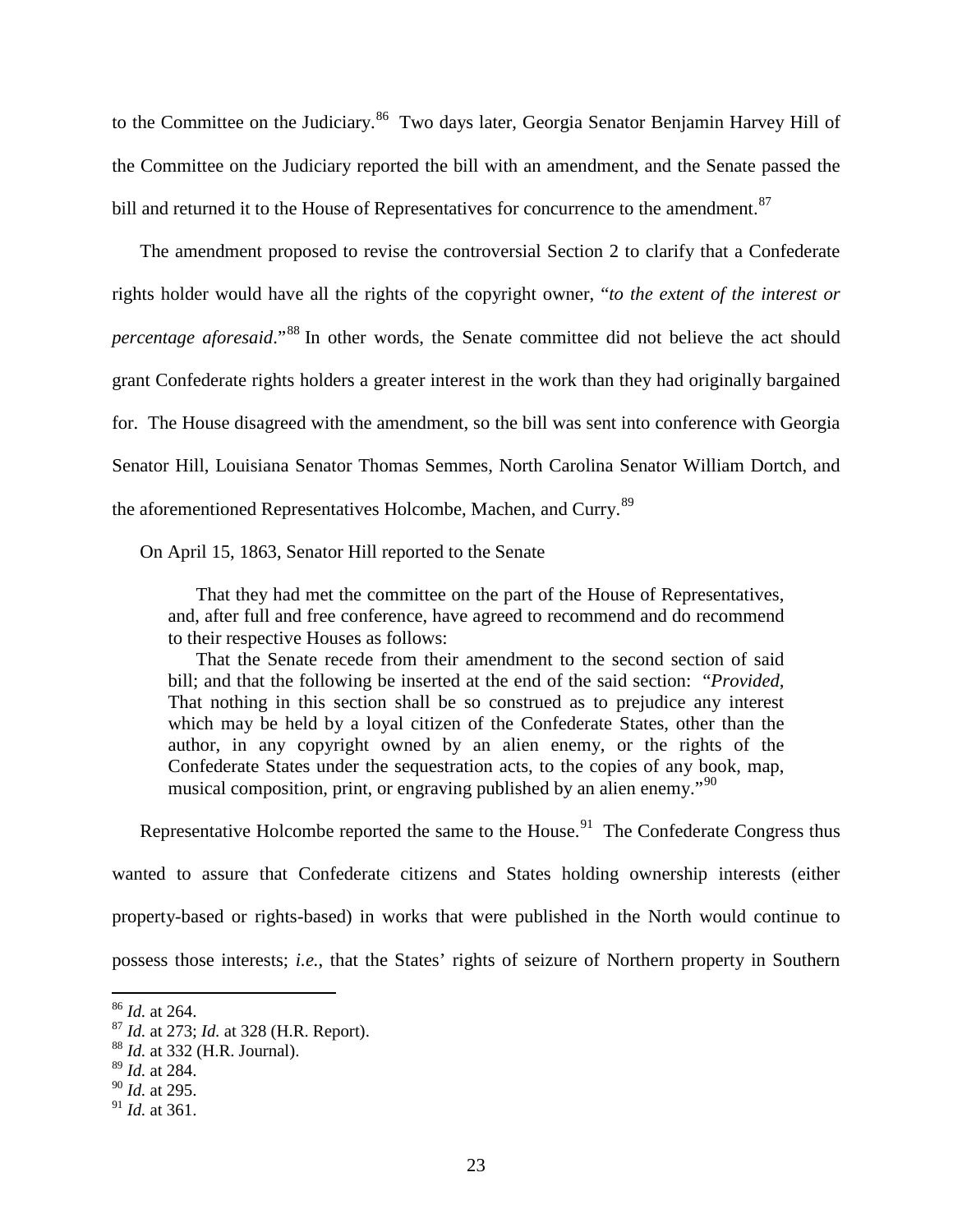territory, authorized by the sequestration acts of 1861, would not be inhibited by the Act. An overwhelming concern with the property interests of Southern citizens (as further evidenced by the recordation of transfers requirement) and the political and financial interests of the Southern states is evident in these amendments; it is telling that the debate between the legislative bodies was not over the propriety of sanctioned copyright piracy as applied to the Union, but rather the extent to which the interests of Confederate citizens and Confederate states might unwittingly be compromised.<sup>[92](#page-23-1)</sup> The Senate thus resolved to amend the bill accordingly,<sup>[93](#page-23-2)</sup> the bill was presented to President Davis for his approval on April 17, 1863,  $94$  and he signed the amendment into law on April 18, 1863.<sup>[95](#page-23-4)</sup>

## <span id="page-23-6"></span><span id="page-23-0"></span>**C. Effect of the Act**

As an intellectual property law, the Confederate Copyright Act had little impact. In 1936, Raymond V. Robinson undertook a survey of titles of works registered under the Confederate Copyright Act between May 4, 1961 and March 30, 1965, and uncovered only 122 titles registered in those four years. [96](#page-23-5) Those works that *were* registered for copyright in the Confederacy, however, with few exceptions, appeared to have a singular focus of defining and

<span id="page-23-1"></span> $92$  It is also probable that the Amendment was spurred along by the lobbying interests of Mobile publisher S.H. Goetzel, whose publishing interest in W.I Hardee's *Rifle and Light Infantry Tactics*, has the distinction of being the subject of the only copyright litigation in the history of the Confederacy. In *Goetzel v. Titcomb*, Hardee's Confederate publisher S.H. Goetzel was unable to enjoin an earlierpublished version of Hardee's book, because it had originally been published in Philadelphia, and thus fell outside the purview of the Confederate Copyright Act, despite the fact that the Goetzel-published version was protected under the Act (as it had been revised by Hardee at the request of President Davis). The unique circumstances of the case spawned legislation that specifically granted Confederate copyright protection to Hardee's book (indeed, the resolution received just as much, if not more Congressional attention as the Copyright Act itself), and ultimately was the likely catalyst for the revision of the Act to extend protection to works that had originally been published in the North. *See, e.g.*, William Patry, *Copyright, the Confederacy, and Bulwer-Lytton*, THE PATRY BLOG (Dec. 4, 2005), *available at* http://williampatry.blogspot.com/2005/12/copyright-confederacy-and-bulwer.html. <sup>93</sup> *Id.*

<span id="page-23-2"></span><sup>94</sup> *Id.* at 304.

<span id="page-23-4"></span><span id="page-23-3"></span><sup>95</sup> *Id.* at 331; *see also id.* at 402 (H.R. Report).

<span id="page-23-5"></span><sup>96</sup> Raymond V. Robinson, *Confederate Copyright Entries*, 16 THE WILLIAM AND MARY QUARTERLY 248, 248-66 (1936).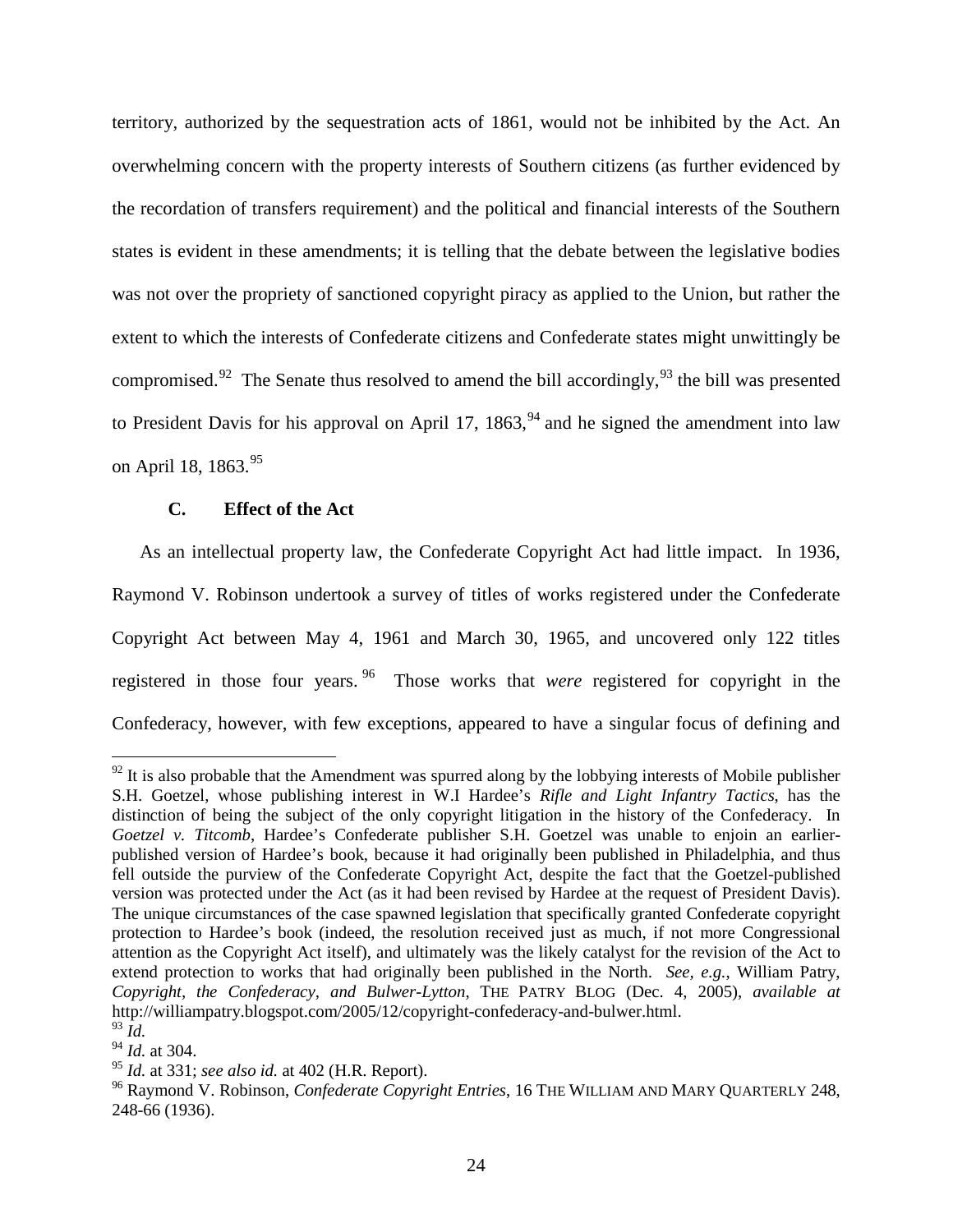preserving Southern culture, with a particular eye towards post-war memorial and education. The works fell into one of four broad categories: patriotic Southern songs, most of which were warthemed; *nonfiction* books about the Civil War, including histories of battles, detailed military tactics, or biographies of particularly notable Southern war figureheads; *fictional* works about the Civil War, usually from the perspective of soldiers (but also including at least two war-themed plays); and schoolbooks designed for the Confederate child, with such ominous titles as "A system of modern geography compiled from various sources, and adapted to the present condition of the world, expressly for the use of schools and academies in the Confederate States of America," "Confederate arithmetic," and "Elementary spelling book; revised and adapted to the youth of the Southern Confederacy, interspersed with the Bible reading on domestic slavery."<sup>[97](#page-24-0)</sup> Also included in the copyright entries were books of Southern laws, a Southern almanac, and a smattering of patent applications erroneously filed as copyrights.<sup>98</sup>

As a diplomatic tool, the Confederate Copyright Act ultimately failed as well, although the Confederacy's failure to obtain formal recognition and support from Britain could hardly be blamed on the Act itself, but rather on the Confederate "King Cotton" diplomatic strategy, which eschewed actual diplomatic relations with Great Britain (or any other foreign country) for a self-imposed embargo on cotton exports to any country that would not support the Confederacy.<sup>[99](#page-24-2)</sup> Political failures aside, Southern appetite (some might call it desperation) for British support was evident throughout the war. One Confederate journalist claimed that "The South, for generations back, has been proud of its closer affinity of blood to the British parent stock[] than the

<span id="page-24-0"></span><sup>&</sup>lt;sup>97</sup> *Id.* at 253, 260-61.

<span id="page-24-1"></span><sup>98</sup> *See, e.g.*, *id.* at 252 (claiming the "Dixie sun-dial"), 253 (claiming "Cheap John's inimitable signed blacking and leather preservative").

<span id="page-24-2"></span><sup>99</sup> *See* CHARLES M. HUBBARD, THE BURDEN OF CONFEDERATE DIPLOMACY 177 (2000) The choice of unqualified foreign ministers exacerbated the problem. *See id.* at 30 ("It is difficult to understand how Davis could have selected three less qualified Southern leaders for the task of obtaining an initial positive response from Great Britain and France.").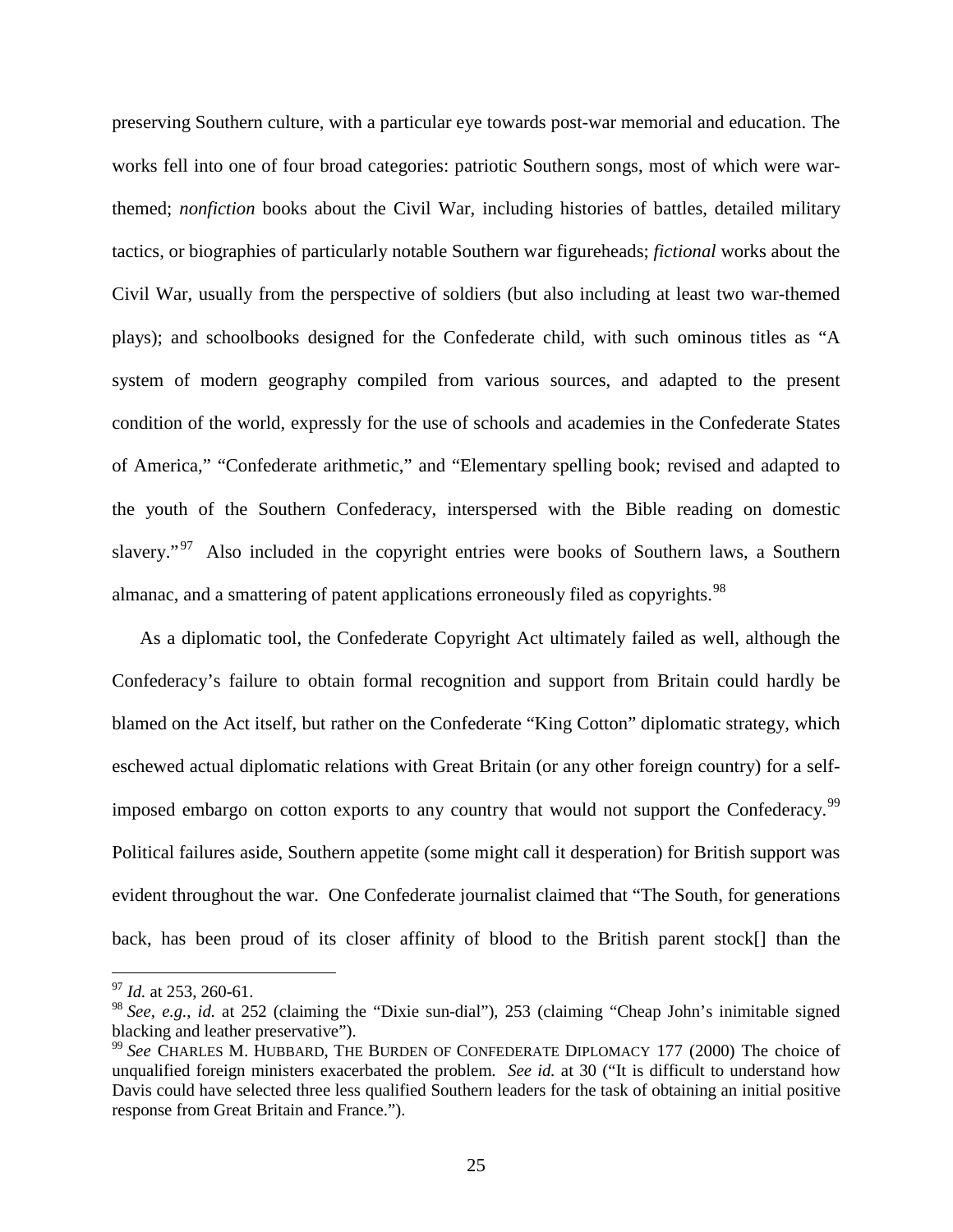North."<sup>[100](#page-25-0)</sup> and that "the South always sought the alliance of England and if she sometimes caricatured, she always honestly strove to copy even the affectations of English manners."<sup>[101](#page-25-1)</sup> The same author went on to insist that a Southern gentleman would pay four times the price for a British book rather than buy a pirated copy from a Yankee publisher. <sup>[102](#page-25-2)</sup> The editor of the *Southern Literary Messenger* declared in February, 1863, that "Hitherto foreign writers have been robbed, by Yankee swindlers, of the fruits of their genius; so that the American book trade was regarded a system of legalized piracy; but we are glad to learn that the disgraceful proceeding is no part of Southern practice or legislation."<sup>103</sup> In some respects, the effort was successful: Charles Dickens, despite his staunch abolitionist tendencies, <sup>[104](#page-25-4)</sup> became a vocal supporter of the Confederacy by the end of the war, due at least in part to its ardent support of international copyright protection.  $105$  Ultimately, however, the olive branch of recognized literary property was simply nowhere near enough to overcome the failures of Davis's foreign ministers or the shortsighted withholding of Southern cotton exports, and the Confederacy failed to reach a single international treaty with a European nation.

The Act was not without its victories, however. First, those works registered under the Act retained copyright protection even under the reconstituted Union, [106](#page-25-6) despite the fact that the validity of these registrations should have been nullified under *Williams v. Bruffy*, 96 U.S. 176 (1878), which held that there was "no validity in any legislation of the Confederate States which

<span id="page-25-0"></span><sup>&</sup>lt;sup>100</sup> *The Index*, Vol. 40, May 15, 1862. The "closer affinity" identified in the article is rife with thinly veiled racism, as the author goes on to describe the North as containing the "mongrel compound of the surplus population of the world." *Id.*

<span id="page-25-1"></span> $^{101}$ *Id.* 

<sup>102</sup> *Id.*; *see also* BALDWIN, *supra* note [9,](#page-3-6) at 117.

<span id="page-25-3"></span><span id="page-25-2"></span><sup>&</sup>lt;sup>103</sup> Editor's Table, SOUTHERN LITERARY MESSENGER 118 (Feb. 1863).

<span id="page-25-4"></span><sup>104</sup> *See generally* John O. Walker, *Charles Dickens and the American Civil War*, 57 STUDIES IN PHILOLOGY 535, 538 (1960).

<span id="page-25-5"></span><sup>105</sup> BALDWIN*, supra* note [9,](#page-3-6) at 116-17.

<span id="page-25-6"></span><sup>106</sup> *See generally* Robinson, *supra* not[e 96,](#page-23-6) at 249.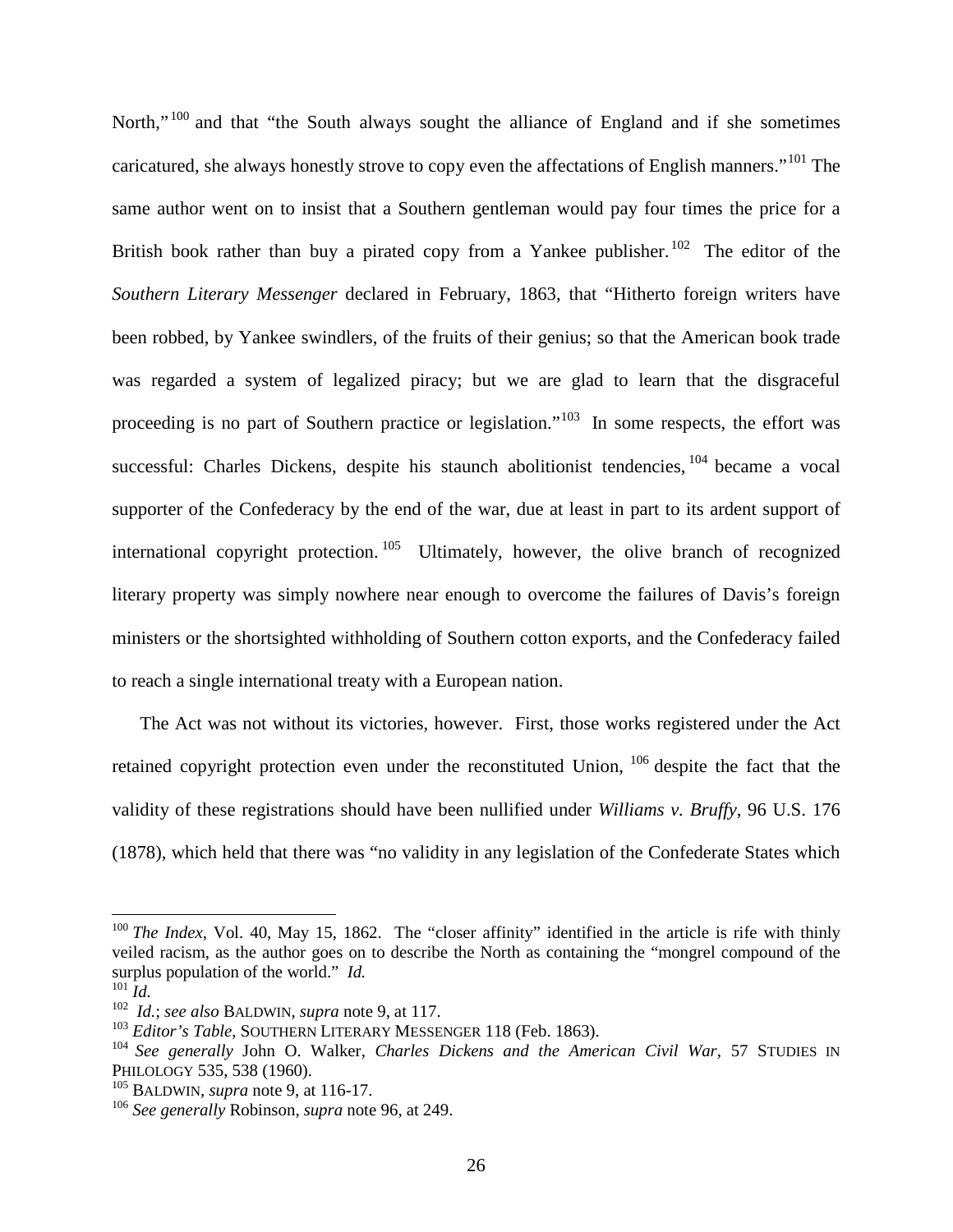this Court can recognize." *Id.* at 192. Second, after another failed attempt in 1873, international copyright protection would finally be codified in the United States by the Chace Act in 1891.<sup>[107](#page-26-0)</sup> In this small way, the South, which claimed "a more aristocratic, or at least, a more honorable descent" from its Northern brethren, proved more morally progressive and forward-thinking than the North with respect to literary property rights.

#### **IV. Lessons**

# *[NOTE: This section will be heavily revised and likely replaced with more predictive analysis moving forward. Suggestions welcome.]*

The Confederate Copyright Act was an "articulation of Confederate nationalism" to the world at large; by respecting and legitimizing the property rights of other nations (particularly Britain), the Confederate Congress hoped that the Confederacy would be respected and legitimized in turn.<sup>[108](#page-26-1)</sup> It was at its core a carefully calculated political move, to be sure, but the manner in which the Act was utilized by the public evinces a preoccupation with creating a defined Southern cultural identity that would lend legitimacy to the newly defined nation. Patriotic Southern songs, detailed histories of the war effort, and schoolbooks designed specifically for the impressionable Confederate child would ensure that the South could maintain its own distinct culture, separate from the North, for generations to come.

These political and cultural realities of the Confederate Copyright Act put a new spin on the traditional access/progress debates that have consumed US copyright scholarship. The Confederate Copyright Act certainly did not promote access;  $^{109}$  $^{109}$  $^{109}$  its effect would have been to curtail the availability of cheap books by forcing publishers to pay foreign authors for the right to

<span id="page-26-0"></span> $107$  "International Copyright Act of 1891," 26 Stat. 1106 (Mar. 3, 1891).

<span id="page-26-1"></span><sup>108</sup> *See* MELISSA J. HOMESTEAD, AMERICAN WOMEN AUTHORS AND LITERARY PROPERTY, 1822-1869, at 196-97 (Oct. 17, 2005).

<span id="page-26-2"></span> $109$  In fairness, the next domestic copyright law or revision that contains any provision that seems to improve access at the expense of increased authorial control or protection will be the first.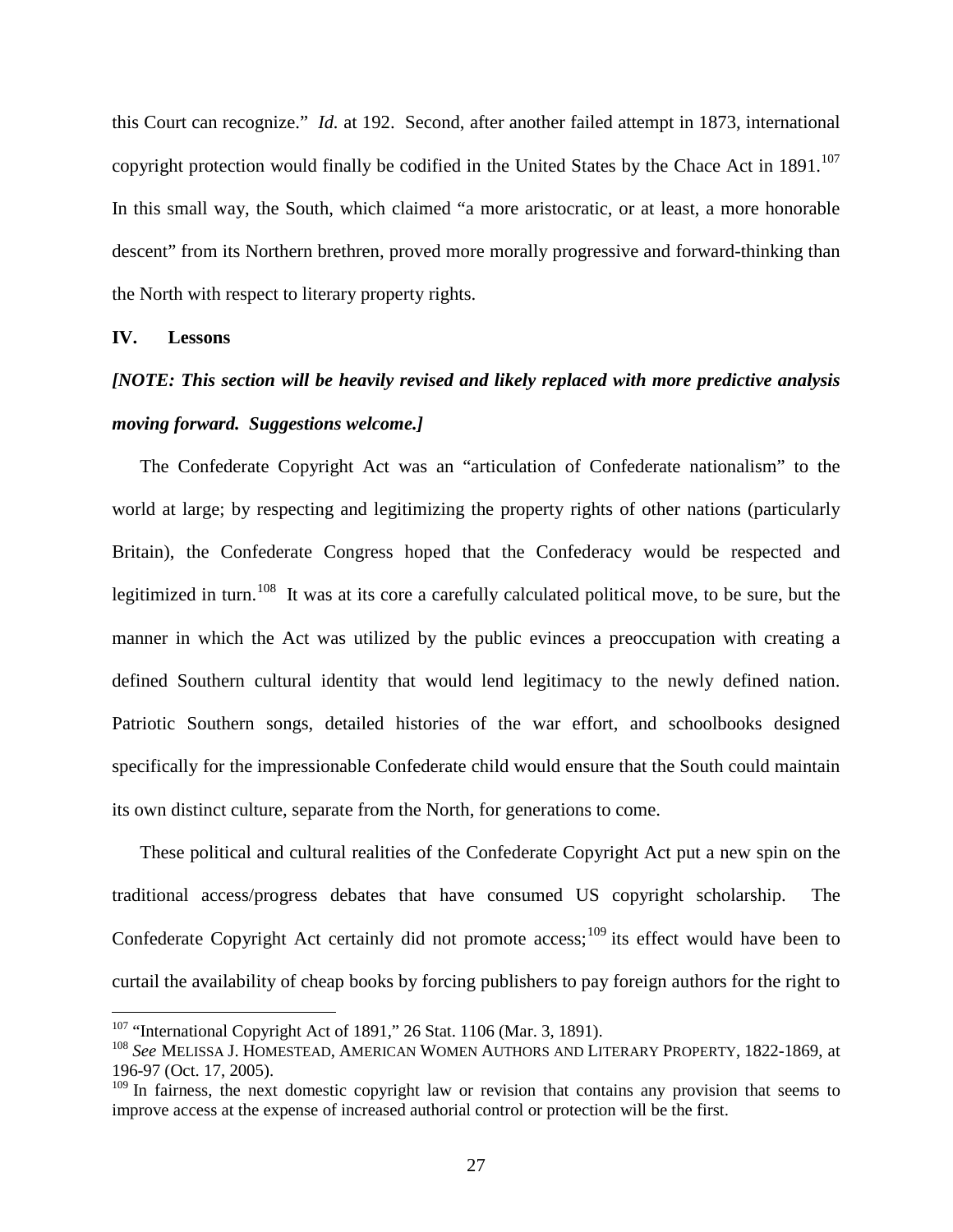license their creative product in the same manner they were required to pay domestic authors. The extent to which it promoted progress is more debatable. It did, in theory, place domestic authors on equal footing with foreign authors, so that the perverse public incentive to purchase foreign works of authorship over domestic works of authorship would be effectively eliminated. But domestic authorship in the South to the tune of thirty or so copyright registrations per year hardly moved the scales in favor of progress, and the interests of domestic Southern authors never formalized the way domestic authors of the Union as a whole had formalized in 1837. Thus, it is extremely unlikely that incentivizing creative output played a large role in the drafting and passage of the Act.<sup>[110](#page-27-0)</sup>

Nor does framing the Confederate Copyright Act in the model of European author's rights prove any more effective. Certainly, the discourse of the Act claims a moral rights bent — Southern editors championed stamping out Northern piracy and paying foreign authors the same as domestic authors for the right to publish their works. But framing the Act as motivated by moral rights fails. In the first place, it would have been difficult for the Confederacy to claim a fundamental interest in human rights with respect to works of authorship while simultaneously fighting for the preservation of slavery; it is hard to imagine any position more anathemic to the broadly defined Southern cause than Lockean labor theory. Second, even if one removes Locke from the equation and focuses on the similar, but more poetic principles of the French *droit d'auteur*, it would have been remarkably inconsistent for the Confederacy to attempt to appeal to the British by adopting the French *droit d'auteur* theory of copyright law, while abandoning the

<span id="page-27-0"></span><sup>&</sup>lt;sup>110</sup> Of course, the importance of crafting a cultural identity could well be recast as incentivizing cultural "progress" in its purest form. To the extent that the Confederate Copyright Act must be categorized in modern parlance, it falls squarely on the side of favoring "progress," to be sure. But there is a distinction between incentivizing *creation*, which is the commonly understood definition of progress in intellectual property parlance, and codifying the *preservation* and *protection* of an already proud and robust culture. At any rate, whatever cultural interests the Confederate Congress may have had, those interests paled in comparison to the international political interests that comprised the *primary* motivations behind the Act.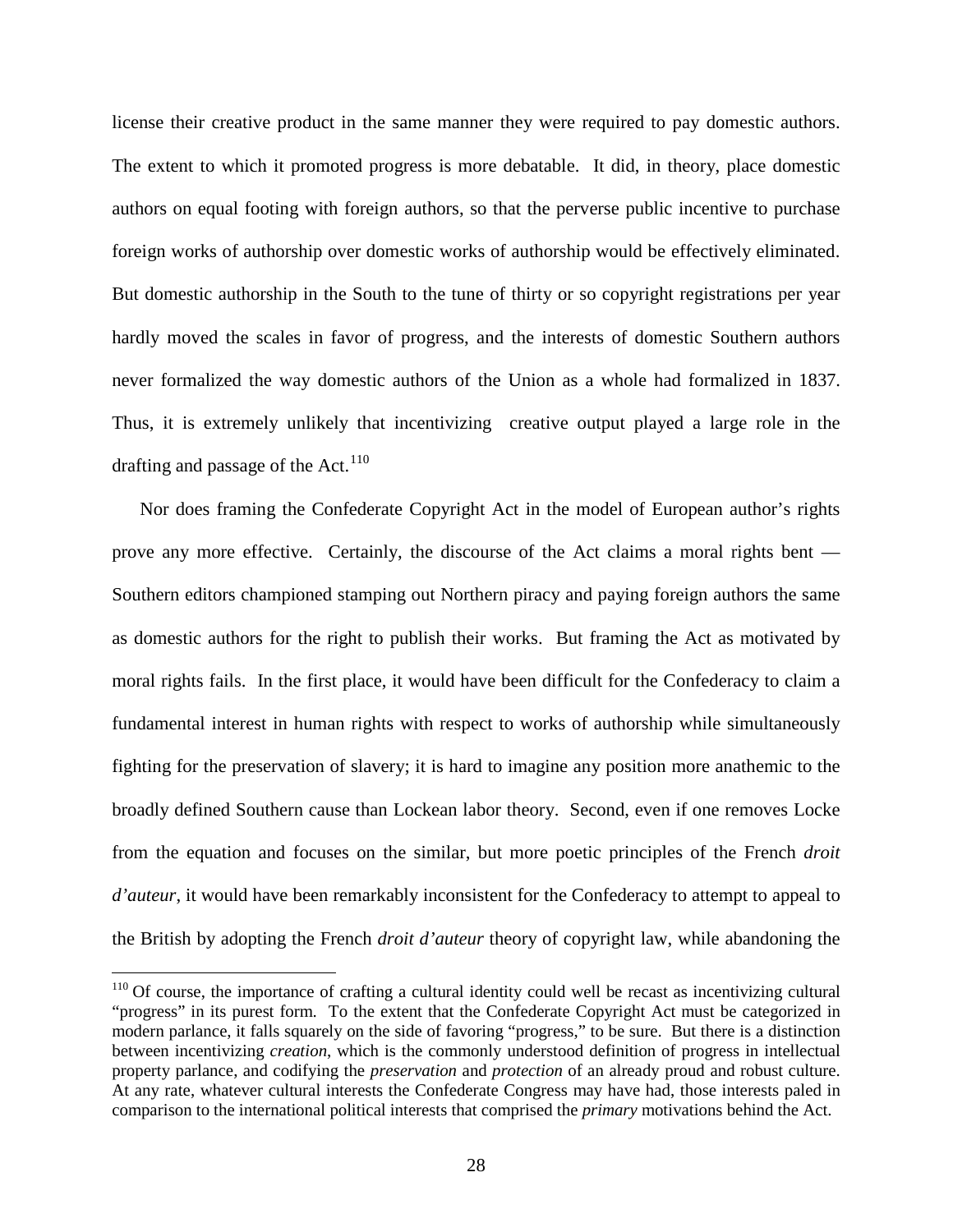British utilitarianism that underlay US copyright law prior to the Civil War. Finally, the implicit non-protection of works originally published in the Union highlights the fundamental difference between the Copyright Acts in the Confederacy and the Union at the time: the Union sanctioned copyright piracy against the rest of the world, but protected the works of the Union, while the Confederacy protected the works of the rest of the world, but sanctioned copyright piracy against the Union. No act sanctioning piracy can truly claim a basis in moral rights, as authorial rights are apolitical at their core. $111$ 

This exercise may be overly academic in nature; after all, the Confederacy was at war. This is true, but this is precisely the point. The Confederate Copyright Act was an exigency of war, and the realities of war — undermining the North, appealing to potential foreign allies, and crafting and preserving a national identity that would lend legitimacy to the Confederacy's claim as a distinct nation — provided the needed impetus for the design and promulgation of the Act. Nationalism was the reason behind the Confederate Copyright Act, the driving force behind its polices, and the foundation on which international copyright would finally become national law in  $1891$ <sup>112</sup> As Melanie Hall and Erik Goldstein recently observed: "Literary concerns could be also a cause for contention until the final decades of the [nineteenth] century, when English recognition of American authors helped to affirm a sense of a separate, American cultural identity, and American copyright laws (1891) ended bootlegging — which also created enormous economic potential for those associated with the publishing industry."<sup>[113](#page-28-2)</sup> In short, it was only when American authors and the promulgation of American literary culture began to be

<span id="page-28-0"></span> $111$  Moral rights, of course, refers to author's rights, and not to a moralistic view of copying.

<span id="page-28-1"></span><sup>112</sup> 26 Stat. 1106 (Mar. 3, 1891); *see also* ON THE FRINGES OF DIPLOMACY: INFLUENCES ON BRITISH FOREIGN POLICY, 1800-1945 (Anthony Best & John Fisher, eds. 2013)

<span id="page-28-2"></span><sup>113</sup> Melanie Hall and Erik Goldstein, *Writers, the Clergy, and the Diplomatisation of Culture: Substructures of Anglo-American Diplomacy*, *1820-1914,* republished in ON THE FRINGES OF DIPLOMACY: INFLUENCES ON BRITISH FOREIGN POLICY, 1800-1945 131 (Anthony Best & John Fisher, eds. 2013).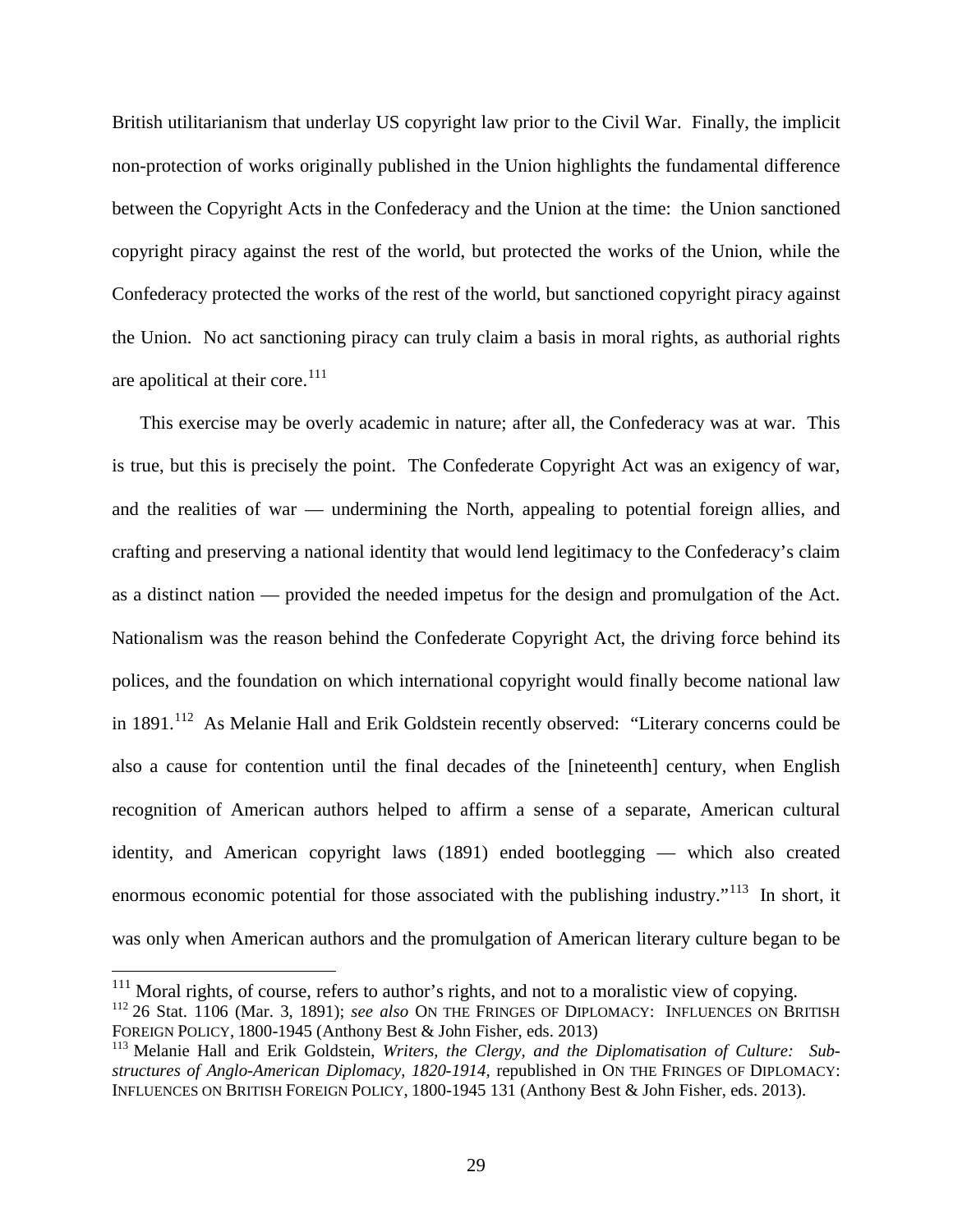recognized internationally that international copyright became an attractive venture in the United States as a whole.

The motivations behind the Confederate Copyright Act are a healthy reminder to copyright scholars of the true "engine of free-expression": nationalism. Copyright scholars and policymakers would do well, therefore, to expand the proper debate of the "ideal" copyright law beyond achieving the quixotic perfect balance between access and progress. Instead, scholars and lawmakers should consider nationalist interests as the Step Zero in the copyright debate; the *first* consideration, before analysis of public access or author's rights, should be the current state and structure of intellectual property output in the nation at issue, as well as any diplomatic interests at play. In the case of the Confederacy, it was vitally important that the South forge its own cultural identity and communicate that identity to the world, and it was equally as important that it endear itself on the international stage by undermining the least popular of the Union's laws. For the United States, domestic authorship was simply not produced at either the quantity or quality of its British counterpart, but the American publishing industry was thriving — thus, exposing domestic authors to international piracy while encouraging the piracy of international works at home was, on balance, the most desirable outcome for American national interests. On the other hand, when American authorship finally gained a foothold abroad (*i.e.*, when domestic authors began contributing to the "progress" side of the copyright debate), international copyright finally became a more attractive notion.

This is not to say that the access/progress debates are invalid or even necessarily incomplete; after all, one may just as easily reframe nationalist interest as subsumed within both sides of the debate. By recognizing the source of nationalist output, and thus identifying the character of the nationalist interests within a given nation, however, a theorist may more easily identify the ideal